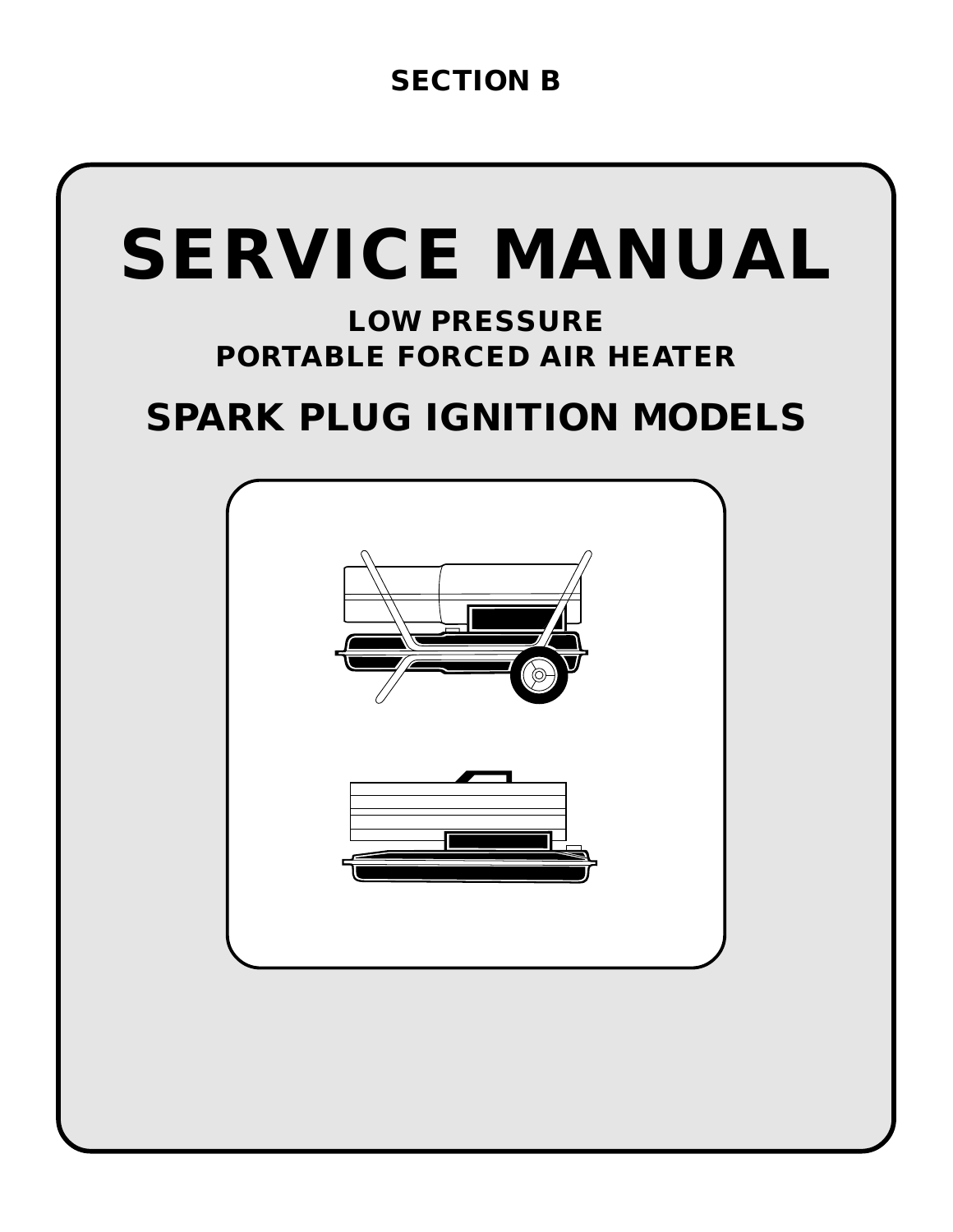# **SAFETY INFORMATION WARNINGS**

**IMPORTANT: Read this owner's manual carefully and completely before trying to assemble, operate, or service this heater. Improper use of this heater can cause serious injury or death from burns, fire, explosion, electrical shock, and carbon monoxide poisoning.**

#### **A DANGER: Carbon monoxide poisoning may lead to death!**

**Carbon Monoxide Poisoning:** Early signs of carbon monoxide poisoning resemble the flu, with headaches, dizziness, and/ or nausea. If you have these signs, the heater may not be working properly. **Get fresh air at once!** Have heater serviced. Some people are more affected by carbon monoxide than others. These include pregnant women, persons with heart or lung disease or anemia, those under the influence of alcohol, and those at high altitudes.

Make certain you read and understand all warnings. Keep this manual for reference. It is your guide to safe and proper operation of this heater.

- Use only kerosene or No. 1 fuel oil to avoid risk of fire or explosion. Never use gasoline, naphtha, paint thinners, alcohol, or other highly flammable fuels.
- **Fueling** 
	- a) Personnel involved with fueling shall be qualified and thoroughly familiar with the manufacturer's instructions and applicable federal, state, and local regulations regarding the safe fueling of heating units.
	- b) Only the type of fuel specified on the heater's data plate shall be used.
	- c) All flame, including the pilot light, if any, shall be extinguished and the heater allowed to cool, prior to fueling.
	- d) During fueling, all fuel lines and fuel-line connections shall be inspected for leaks. Any leaks shall be repaired prior to returning the heater to service.
	- e) At no time shall more than one day's supply of heater fuel be stored inside a building in the vicinity of the heater. Bulk fuel storage shall be outside the structure.
	- f) All fuel storage shall be located a minimum of 25 feet from heaters, torches, welding equipment, and similar sources of ignition (exception: the fuel reservoir integral with the heater unit).
	- g) Whenever possible, fuel storage shall be confined to areas where floor penetrations do not permit fuel to drip onto or be ignited by a fire at lower elevation.
- h) Fuel storage shall be in accordance with the federal, state, or local authority having jurisdiction.
- Never use heater where gasoline, paint thinner, or other highly flammable vapors are present.
- Follow all local ordinances and codes when using heater.
- Heaters used in the vicinity of tarpaulins, canvas, or similar enclosure materials shall be located a safe distance from such materials. The recommended minimum safe distance is 10 feet. It is further recommended that these enclosure materials be of a fire retardant nature. These enclosure materials shall be securely fastened to prevent them from igniting or from upsetting the heater due to wind action.
- Use only in well-vented areas. Before using heater, provide at least a three-square-foot opening of fresh, outside air for each 100,000 Btu/Hr of rating. This heater produces carbon monoxide, which is listed by the State of California as a reproductive toxin under Proposition 65.
- Use only in places free of flammable vapors or high dust content.
- Use only the electrical voltage and frequency specified on model plate.
- Use only a three-prong, grounded extension cord.
- Minimum heater clearances from combustibles: Outlet: 8 Ft. Sides: 4 Ft. Top: 4 Ft. Rear: 4 Ft.
- Locate heater on a stable and level surface if heater is hot or running or a fire may occur.
- When moving or storing heater, keep heater in a level position or fuel spillage may occur.
- Keep children and animals away from heater.
- Unplug heater when not in use.
- When used with thermostat, heater may start anytime.
- Never use heater in living or sleeping areas.
- Never block air inlet (rear) or air outlet (front) of heater.
- Never move, handle, refuel, or service a hot, operating, or plugged-in heater.
- Never attach duct work to front or rear of heater.
- Approved by the New York City Fire Department under certificate of approval #4803, #4860, #4908, or #4909. To be used only at construction sites in accordance with applicable New York City Codes, Regulations, Rules, Directives, Permits, etc.
- **Warning to New York City Residents** For Use Only At Construction Sites in accordance with applicable NYC codes under NYCFD certificate of approval #4803, #4899, #4908, #4909, or #4934.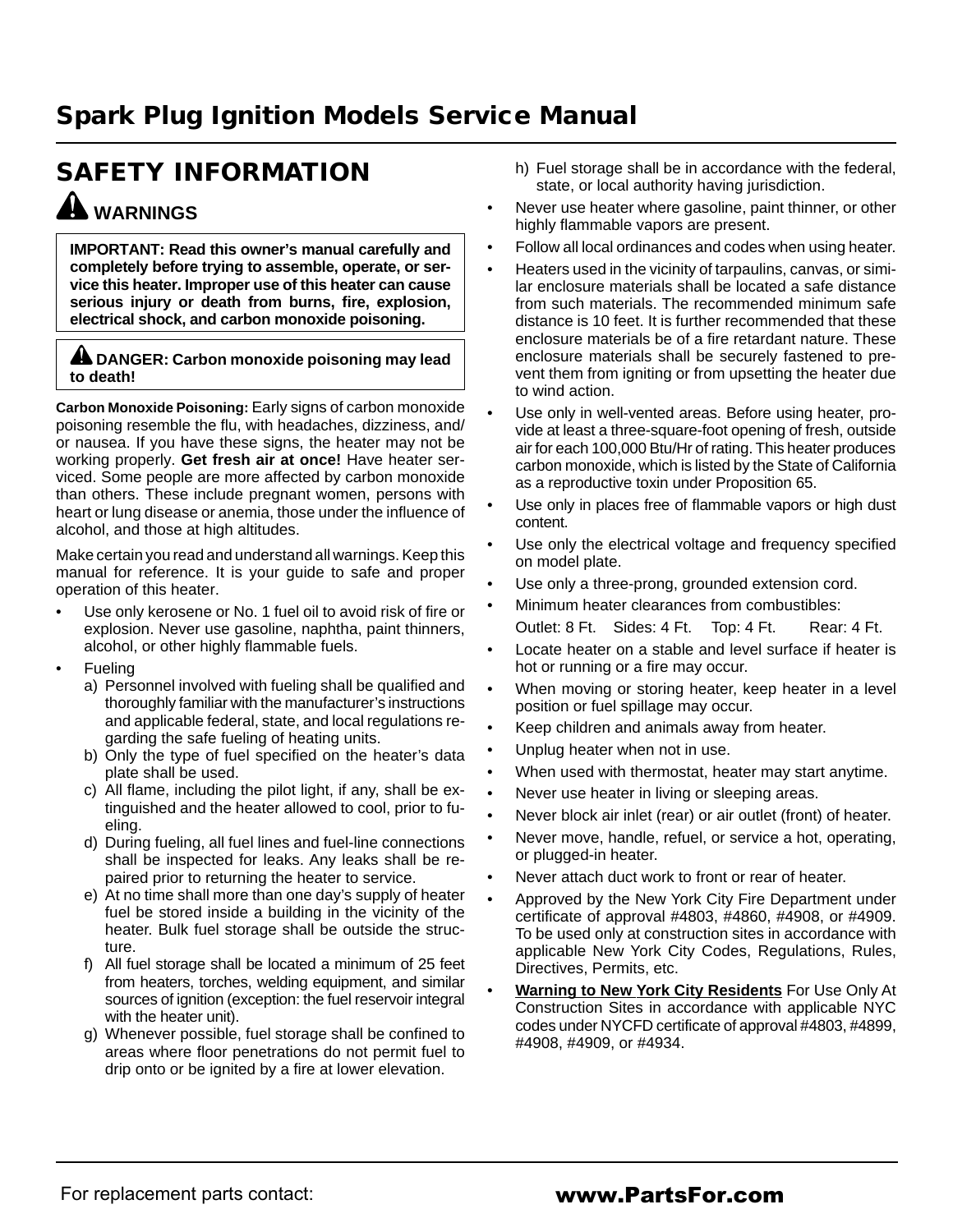# **TABLE OF CONTENTS**

### **General Information**

### **Specifications**

| I. General Specifications |                                     |
|---------------------------|-------------------------------------|
|                           |                                     |
|                           |                                     |
|                           |                                     |
|                           |                                     |
|                           |                                     |
|                           | Heater Performance Specifications 6 |

### **Component Operation**

| I. Air System              |     |
|----------------------------|-----|
|                            |     |
|                            |     |
|                            |     |
| II. Electrical System      |     |
|                            |     |
|                            |     |
|                            |     |
|                            |     |
|                            |     |
|                            |     |
|                            |     |
| Troubleshooting            |     |
| <b>Safaty Pequirements</b> | 1 ∩ |

|  | III. Using the Ohmmeter |  |
|--|-------------------------|--|
|  |                         |  |
|  |                         |  |
|  |                         |  |

### **Diagrams and Charts**

# **GENERAL INFORMATION**

### **I. ARRANGEMENT OF MANUAL**

This manual contains information and service procedures to assist the service technician in understanding and correcting problems on DESA International oil-fired portable forced air heaters. The first section of the manual contains basic information concerning the operation of the different components in the heater. This information should be reviewed by service personnel to provide a basic understanding of how the components function in the working system. Section four of this manual is intended to provide a quick reference concerning conditions which result in customer complaints. These procedures will help the service technician quickly diagnose a malfunctioning heater. The illustrations in this manual may not necessarily depict the actual heater model, and are intended for reference ONLY.

# **III. SERVICE PREPARATION**

A clean work area at the start of each job is essential for efficient service work. Heaters which are extremely dirty should be cleaned prior to service. Cleaning will occasionally uncover the problem area. Tools needed for the job should be obtained before work is started. Delays resulting from locating tools result in lost time and wages.

Clean fuel should always be used when testing heaters. Many problems are often traced to the use of the wrong type of fuel or dirty fuel.

Use caution and common sense when working on a heater. Always remember that kerosene is flammable, electrical parts can result in the potential shock and the heater parts are hot during operation, which could result in burns if one is not careful.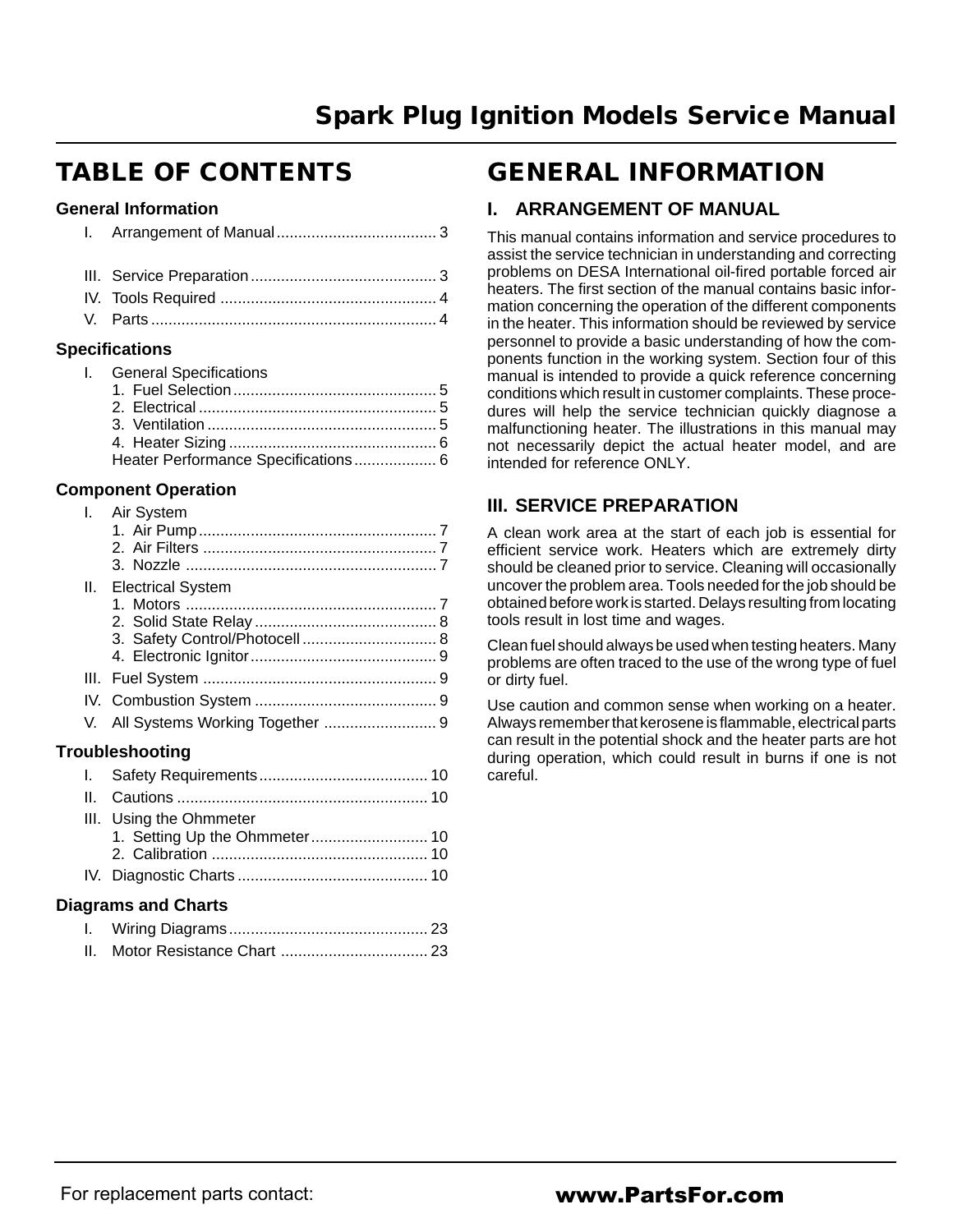# **IV. TOOLS REQUIRED**

In addition to common hand tools, the service shop should have the following tools and instruments for proper repairing of the heaters. These instruments will be referred to throughout this manual.

| <b>INSTRUMENT</b>    | <b>RANGE</b>       | <b>PART NUMBER</b> |
|----------------------|--------------------|--------------------|
|                      |                    |                    |
| Pressure Gauge       | $0-15$ PSI         | HA1180             |
| Feeler Gauge         | .001 to .1 inch    | None*              |
| <b>Volt Ohmmeter</b> | <b>RX1/AC 250V</b> | None**             |

\*Available at any auto parts store.

\*\*Available at most electronic stores.



# **V. PARTS**

### **Accessories**

In addition to the standard parts we now offer parts kits. Listed below are the item numbers and the accessory description

| HA1180 | Air Gauge/All Models                                               |
|--------|--------------------------------------------------------------------|
| HA1210 | Thermostat/Forced Air & LP Forced Air                              |
| HA1202 | <b>Heavy Duty Wheel Kit</b><br>Fits: 30, 35, 40, 50, 55, 70 Models |
| HA1206 | Wheel Kit<br>Fits: 30, 35, 40, 50, 55, 70 Models                   |
| HA2203 | Rear Handle Fits: 100, 110 Models                                  |
| HA2204 | Rear Handle<br>Fits: 150, 155, 165, 200 Models                     |
| HA2210 | <b>Filler Neck Screen</b>                                          |
| PP203  | <b>Flame Out Safety Control</b>                                    |
| PP204  | Rotor Kit 1/2"                                                     |
| PP206  | Nozzle (35, 40 Models)                                             |
| PP207  | Nozzle (50 Models)                                                 |
| PP208  | Nozzle (70 Models)                                                 |
| PP209  | Nozzle (100, 110 Models)                                           |
| PP210  | Nozzle (150, 155 Models)                                           |
| PP211  | Spark Plug<br>(70, 100, 150, 155, 165, 200 Models)                 |
| PP212  | Spark Plug (35, 50 Models)                                         |
| PP213  | Air Filter Kit (30, 50, 70 Models)                                 |
| PP214  | Filter Kit<br>(100, 110, 150, 155, 165, 200 Models)                |
|        |                                                                    |

| PP205     | Rotor Kit 5/8"      |
|-----------|---------------------|
| PP218     | Nozzle (55 Models)  |
| 100735-10 | Nozzle (165 Models) |
| PP216     | Photocell           |
| PP217     | Pump Adjustment Kit |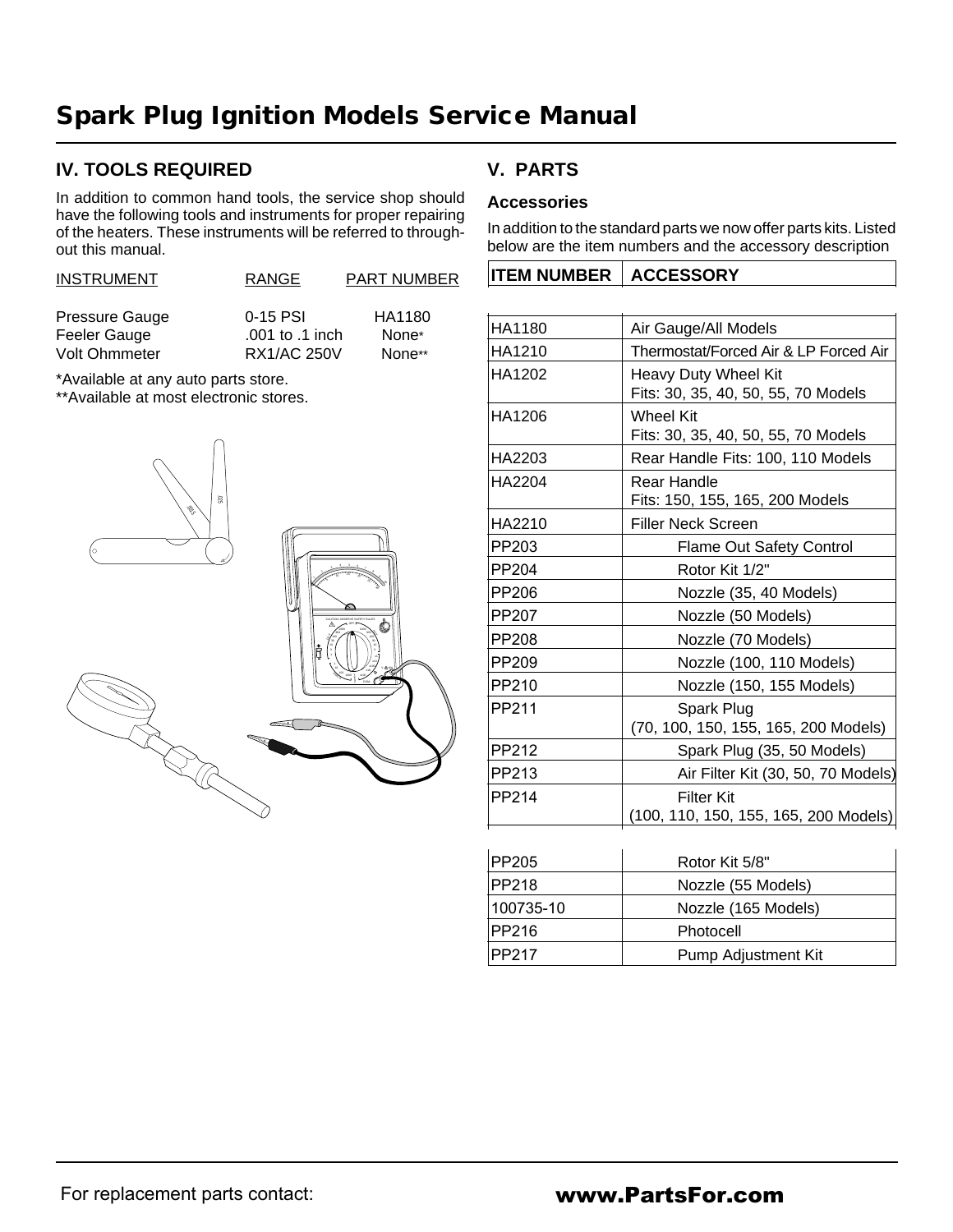# **SPECIFICATIONS**

# **I. GENERAL SPECIFICATIONS**

### **1. Fuel Selection**

One of the most critical specifications for trouble-free operation is the use of a clean, acceptable fuel. Listed below are guidelines and comments concerning operation of heaters with different fuels.

| <b>RECOMMENDED</b><br><b>FUELS</b>   | <b>COMMENTS</b>                                                                                                      |
|--------------------------------------|----------------------------------------------------------------------------------------------------------------------|
| Kerosene<br>Fuel Oil No.1<br>Jet "A" | Best overall results. Minimum odor and<br>minimum maintenance. No additives<br>necessary for cold weather operation. |
| ALTERNATE FUELS                      | <b>COMMENTS</b>                                                                                                      |

#### Fuel Oil No. 2 Diesel No. 1 Noticeable increase in odor. Requires

Diesel No. 2 frequent maintenance of fuel filter, nozzle and spark plug. Requires a winterizing additive at temperatures below 20°F

#### **2. Electrical**

The heater must be connected to a standard electrical outlet (120V/60HZ). For safety, all heaters are equipped with a three prong power cord, which must be grounded. When selecting an extension cord for heater usage, the following chart should be used in determining wire size.

| LENGTH OF CORD | WIRE SIZE (AWG) |
|----------------|-----------------|
| 100 Ft.        | No. 14          |
| 200 Ft.        | No. 12          |
| 300 Ft.        | No. 10          |
| 400 Ft.        | No. 8           |
|                | No. 6           |

### **3. Ventilation**

The heater should be used only in well-ventilated areas. As a rule, the following minimum requirements should be followed.

| <u>HEATER SIZE (BTU)</u> | SQUARE FOOT OPENING |
|--------------------------|---------------------|
| 30,000/35,000            | 1.0 Sq. Ft.         |
| 50,000/55,000            | 1.6 Sq. Ft.         |
| 70,000                   | 2.1 Sq. Ft.         |
| 100,000/110,000          | 3.2 Sq. Ft.         |
| 150,000/155,000          | 4.5 Sq. Ft.         |
| 165,000                  | 5.0 Sq. Ft.         |
| 200,000                  | 6.0 Sq. Ft.         |
|                          |                     |

The above is based on ventilation requirements of at least a 3 sq. ft. opening per 100,000 BTU. If possible, it is better to provide cross-ventilation to achieve better air movement.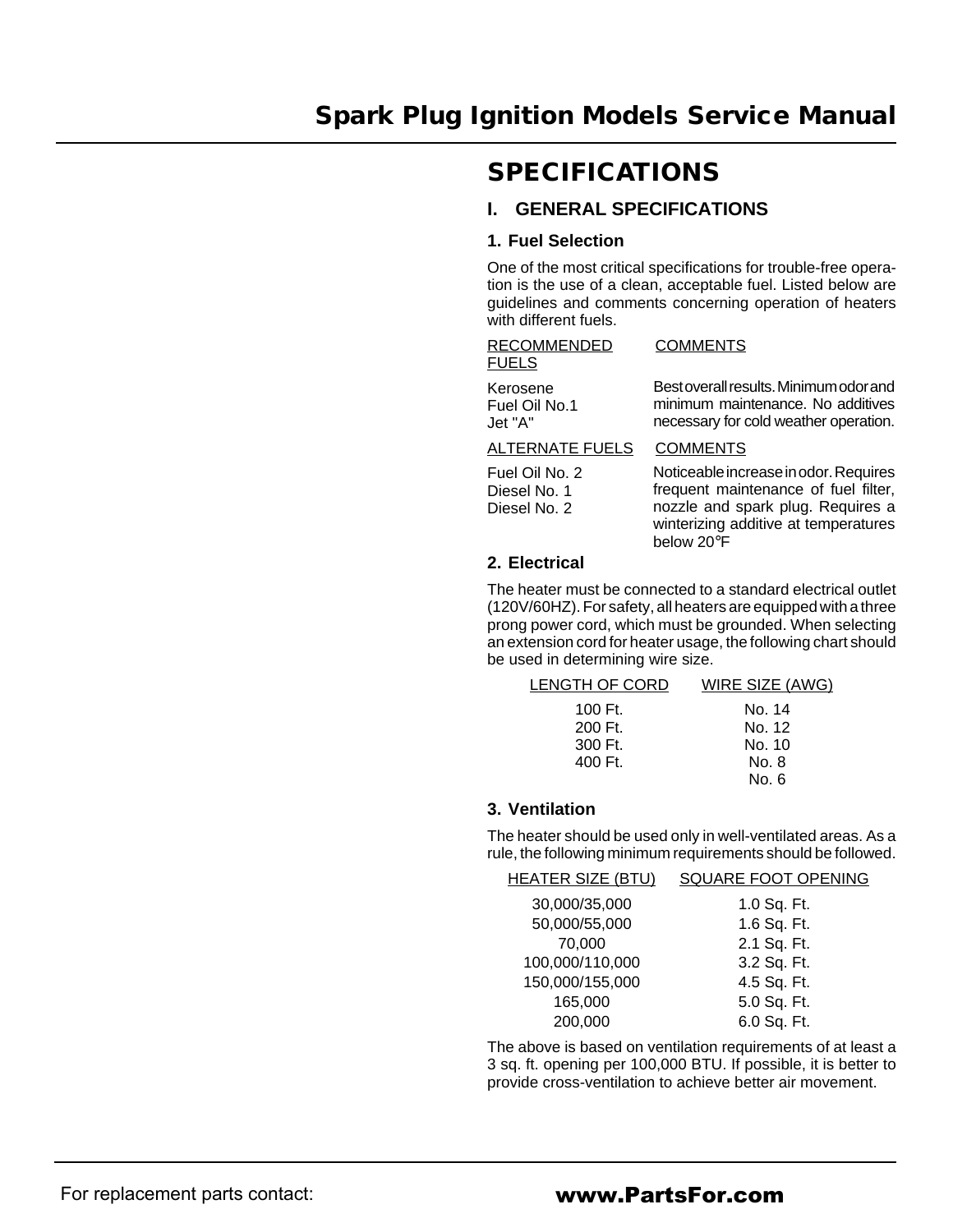### **4. Heater Sizing**

The user should be aware of the proper size heater needed for a particular application. It is easy to see that a 30,000 BTU heater would not heat a large warehouse, but the question is sometimes asked "What size heater should I use?" A simple formula that can be used to determine heater BTU requirements follows:

Cu. Ft. of Area X .133 X Desired Temp. Rise °F = BTU Size Needed.

#### **Example:**

Area: 50' X 25' X 10' = 12,500 Cu. Ft. Desired Temp. Rise: 30°F

12,500 (Cu. Ft.) X .133 (Factor) 1662.5 X 30 (Temp. Rise) 49,875 (Proper Heater Size) **ANSWER:** A 50,000 BTU heater should be selected for this application.

# **II. HEATER PERFORMANCE SPECIFICATIONS (SPARK PLUG MODELS)**

### **Reddy Heater Brand Technical Service Heater Performance Data**

| <b>Heater Model</b>             | <b>BTU</b><br>Rating | Pump<br><b>P.S.I.</b><br>$+1$ | Nozzle<br>Part No. | Nozzle<br>Flow<br><b>GPH</b><br>±5% | Motor<br>Part No. | Motor<br>R.P.M. | Motor<br>Horsepower | Motor Start<br>Relay or<br>Solid State<br>Relay | Fuel<br>Tank<br>Capacity<br>(Gal) | Hot<br>Air<br>Output<br>(C.F.M.) | <b>AMPS</b><br>(Running) | Spark Plug<br>Gap<br>(inches) |
|---------------------------------|----------------------|-------------------------------|--------------------|-------------------------------------|-------------------|-----------------|---------------------|-------------------------------------------------|-----------------------------------|----------------------------------|--------------------------|-------------------------------|
| R30                             | 30,000               | 3.0                           | M29681             | 0.23                                | 102001-01         | 1725            | 1/15                | Not Used                                        | 3.0                               | 165                              | 2.8                      | .050/.060                     |
| R35, R35A,<br><b>R35B</b>       | 35,000               | 3.0                           | 100735-02          | 0.27                                | 102001-01         | 1725            | 1/15                | Not Used                                        | 3.0                               | 165                              | 2.8                      | .050/.060                     |
| R50, R50A<br>R <sub>50</sub> B  | 50,000               | 3.6                           | M50597             | 0.37                                | 102001-01         | 1725            | 1/15                | Not Used                                        | 4.0                               | 165                              | 2.9                      | .050/.060                     |
| <b>R55</b>                      | 55,000               | 3.4                           | 100735-17          | 0.40                                | 102001-01         | 3450            | 1/15                | Not Used                                        | 5.0                               | 175                              | 2.9                      | .050/.060                     |
| R70, R70A<br><b>R70B, R70BT</b> | 70,000               | 4.0                           | 100235-04          | 0.52                                | 097308-02         | 3415            | 1/8                 | M25061-1                                        | 5.0                               | 250                              | 3.0                      | .050/.060                     |
| R100, R100A                     | 100,000              | 4.0                           | 100735-06          | 0.74                                | 097300-02         | 3450            | 1/5                 | 097061-01                                       | 9.0                               | 480                              | 5.5                      | .070/.080                     |
| R <sub>110</sub>                | 110,000              | 4.0                           | 100735-06          | 0.80                                | 097300-02         | 3450            | 1/5                 | 097061-01                                       | 9.0                               | 490                              | 5.5                      | .070/.080                     |
| R150B, R150D                    | 150,000              | 3.4                           | 100735-07          | 1.10                                | 097300-02         | 3450            | 1/5                 | 099061-01                                       | 13.5                              | 550                              | 5.0                      | .070/.080                     |
| R <sub>165</sub>                | 165,000              | 5.4                           | 100735-10          | 1.10                                | 102001-07         | 3450            | 1/4                 | 097061-01                                       | 13.5                              | 575                              | 5.0                      | .070/.080                     |
| R <sub>200</sub>                | 200,000              | 6.0                           | 100735-13          | 1.4                                 | 102001-07         | 3450            | 1/4                 | 097061-01                                       | 13.5                              | 600                              | 4.5                      | .105/.115                     |

102482-01 Transformer or Electronic Ignitor will apply to all models for service.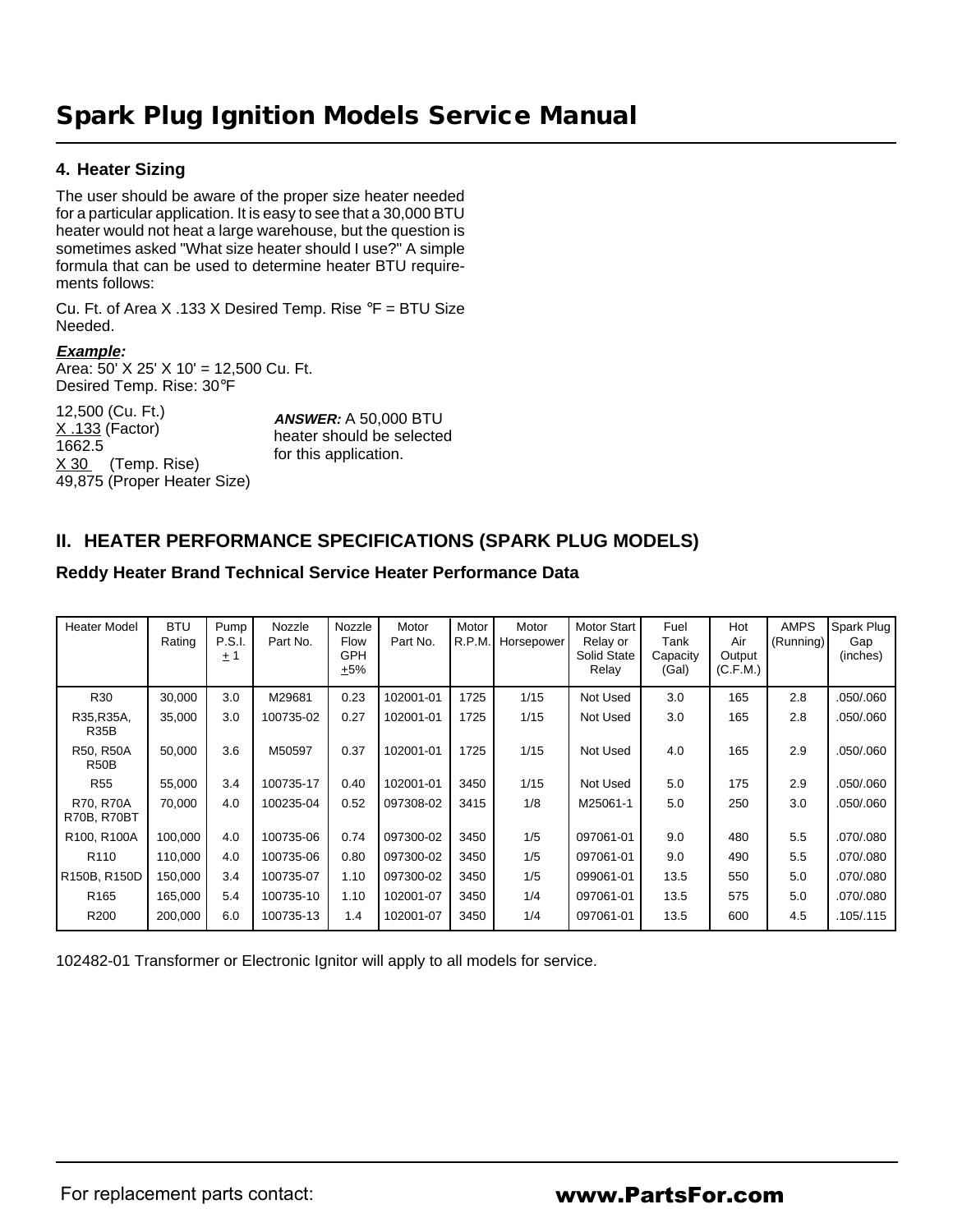# **COMPONENT OPERATION**

# **I. AIR SYSTEM**

#### **1. Air Pump**

The heater's air pump consists of a rotor with four carbon blades rotating inside a pump body. The rotor is driven directly by the motor and is attached to the motor shaft by means of a plastic insert. As the motor rotates, the carbon blades travel outward rubbing against the inside surface of the steel pump body. The rotor's position inside the pump body is such that it is not concentric with the pump body and a .003/.004 of an inch gap is set at the uppermost quadrant. As the motor rotates, the air between the blades is compressed and routed to the nozzle through the air line.



#### **Direction of Rotation-Clockwise**

#### **2. Air Filters**

The air filtering system consists of an air input filter and an air output filter. The air input filter is located at the right rear of the motor and its purpose is to filter all incoming air prior to entering the air pump. The filter design is such that it can be cleaned in a mild, soapy solution, thoroughly dried and used over again. The air output filter is located under the plastic end cover. This filter's purpose is to prevent any carbon dust (from rotor or blade wear) from entering the air passages in the nozzle. This filter is non-cleanable and should be replaced when considerable buildup of carbon dust is observed. (See drawings below).



**30,000, 35,000, 50,000, 55,000, and 70,000 BTU Filter System 155,000, 165,000, and 200,000 100,000, 110,000, 150,000, BTU Filter System**

#### **3. Nozzle**

As mentioned previously, the purpose of the air pump is to compress air and deliver it to the nozzle. The compressed air, as it travels through the nozzle, creates a negative pressure that extends back through the center of the nozzle. This negative pressure lifts the fuel from the fuel tank. The fuel from the fuel tank and the compressed air are mixed at the nozzle which results in a very fine mist of fuel being sprayed into the combustion chamber. The air pump/nozzle combination eliminates the need for a conventional type fuel pump. It is important for the service technician to understand the nozzle operation. In many cases concerning improper operation of a heater, the problem is the result of a seal leak or a restriction (dust/dirt) being present within the nozzle. It should also be pointed out that each model heater requires different nozzles due to different fuel flow rates.



# **I. ELECTRICAL SYSTEM**

#### **1. Motors**

The motors used on the low pressure heaters are fractional horsepower motors ranging from 1/15 HP on the smallest heater to 1/4 HP on the largest heaters. The motors used can be grouped into two categories. The first category is the shaded pole motor. The shaded pole motor contains a single winding and does not require an external start relay for operation.

These motors are easily identified by observing that only two wires (usually red and white) are necessary for operation.

The second category is the split-phase motor. This motor contains two separate windings. The first winding being the auxiliary or start winding and the second being the main or run winding. This motor requires and external means of switching the power off to the auxiliary winding after the motor reaches a predetermined speed. This power off switching is accomplished by a motor start relay or solid state relay. These motors are identified by observing that three wires (black, red and white) are routed from the motor.



For replacement parts contact: www.PartsFor.com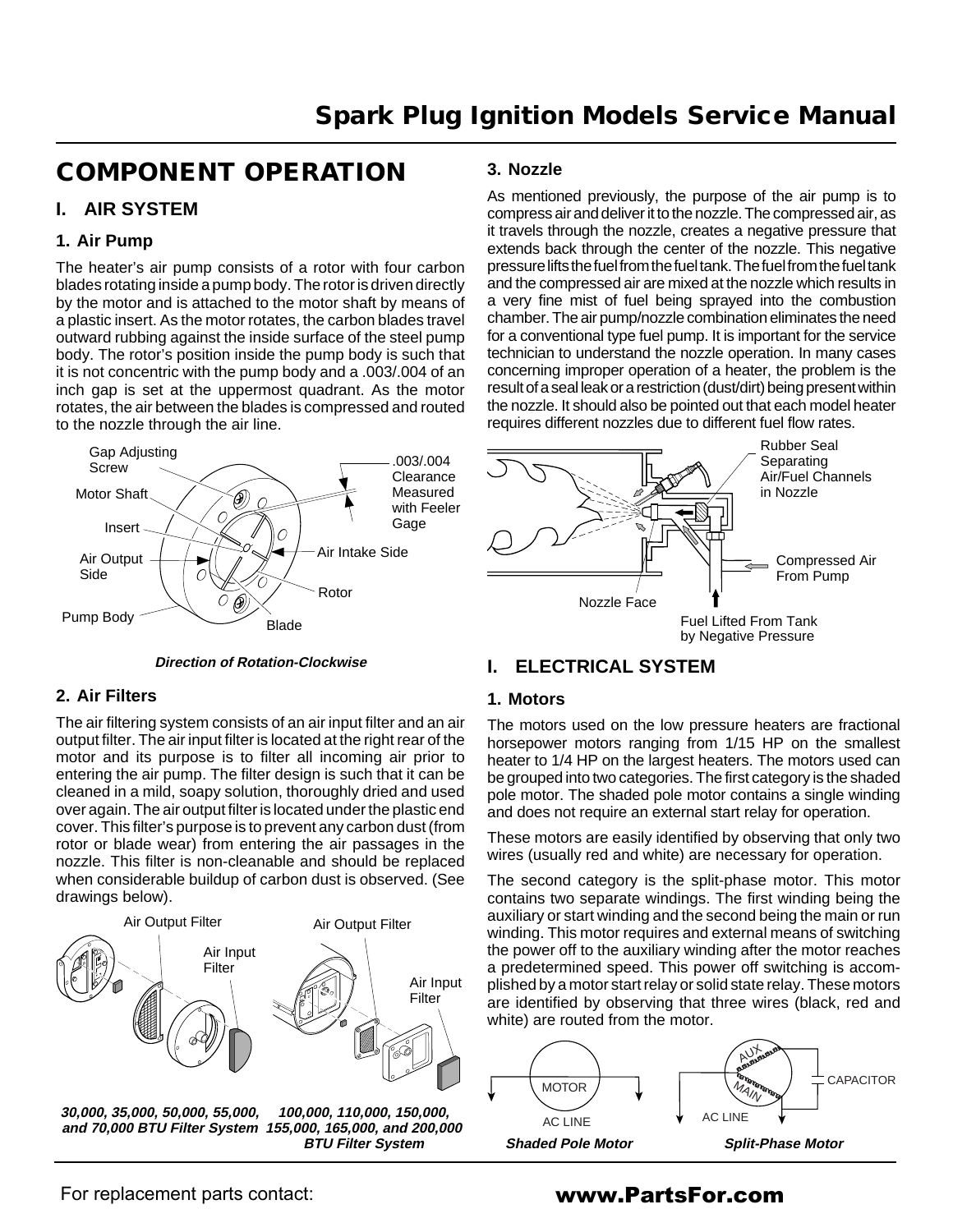### **2. Solid State Relay**

#### Applicable models use 097061-01 Solid State Relay.

The solid state relay is used to de-energize the start winding on split-phase motors. As mentioned in the Motor Section, remember that split-phase motors have both an auxiliary (start) and a main (run) winding. For proper motor operation, both the auxiliary and main winding are energized during start up. After the motor starts and reaches approximately 80% of rated speed, the auxiliary winding must be de-energized to prevent overheating. This is accomplished by the use of a solid state relay. The operation of the relay functions as a positive temperature coefficient resistor. When voltage is applied to the motor, the main and auxiliary windings are energized as current flows through the solid state relay which is connected in series with the auxiliary winding only. The resistance is increased over time in the solid state relay where it eventually rises to the point that theoretically no current flows, de-energizing the auxiliary winding.



**Solid State Relay**

#### **3. Safety Control/Photocell**

The safety control circuit consists of a photocell (light sensitive cell) and a safety control. The photocell is used to sense the presence of light inside the combustion chamber. The photocell varies its electrical resistance in relation to the light rays which contact its surface. When the heater is operating properly, the photocell sees sufficient and proper color light, which keeps its resistance low. When the photocell does not sense the proper color or amount of light, the resistance of the photocell increases and forces an electrical current to flow through the solid state trigger circuit. The current flows into the circuit breaker and heats a metal bar causing the bar to warp (bimetal). The warpage releases the spring loaded reset button, which breaks all power to the heater. As a service technician, it is important to understand the operation of the safety control. In the past, it has been the single most misdiagnosed part of the heater. It is suggested that all controls be checked per instructions listed in the Troubleshooting Section, prior to replacement.

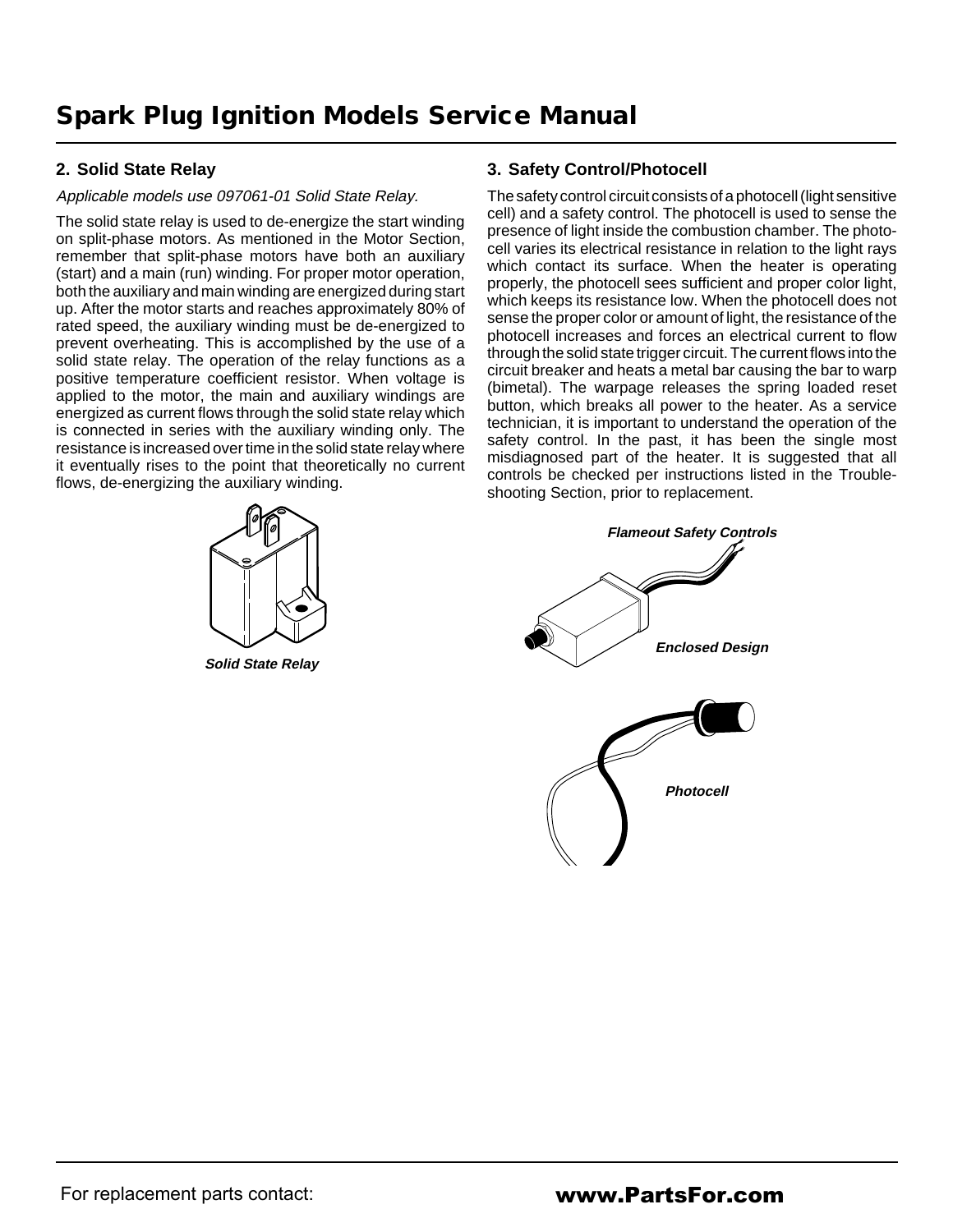#### **4. Electronic Ignitor**

#### All models use 102482-01 Electronic Ignitor Kit.

The electronic ignitor operates on 120V/60Hz. It delivers approximately 6,000 volts average to the spark plug causing the kerosene sprayed from the nozzle assembly to ignite. The ignitor operates on a pulse basis. The ignitor has no internal service parts and must be replaced when found defective.

Note: It is important for the service technician to be cautious when working with the electronic ignitor due to its high voltage output.



### **III. FUEL SYSTEM (Fuel filters)**

There are several types of fuel filters used on different model heaters. The filters are always located in line with the fuel pickup tube. The purpose of the filter is to eliminate the possibility of dirt, dust, etc. from entering the nozzle and restricting the flow. The filters should be inspected and cleaned whenever a heater is brought in for service. It is also important that the bottom of the tank be inspected for sedimentation or dirt buildup. The filter's design is such that a possible restriction in the filter screen can be present during operation and be dislodged back into the tank when the heater is shut off.



### **IV. COMBUSTION SYSTEM (Burner Head)**

The burner head is mounted to the rear of the combustion chamber. The purpose of the burner head is to meter and mix the amount of air entering the chamber to obtain proper combustion characteristics. The nozzle is mounted in the center of the burner head and is surrounded by fins, so that the amount of air entering the chamber from the burner head is equal and balanced. The size of the slots in the burner head differ between models.



# **V. ALL SYSTEMS WORKING TOGETHER**

There are four basic systems within the heater: the fuel system, the air system, the electrical system and the combustion system.

An air pump (A) on one end of the motor shaft forces air through the air line (G) and out the burner nozzle (I). The moving air creates a pressure differential in the burner head (N) causing fuel to be drawn from the tank (J). The fuel-air mixture is sprayed into the combustion chamber (L) in a fine mist.

Addition air is supplied to the combustion chamber by a fan (O) to enter the combustion chamber where it mixes with the air and fuel from the nozzle. The remaining air is directed around and over the combustion chamber. This air mixes with the heated air from the combustion chamber and is ejected as a jet of clean, heated air (K).

The ignition system consists of an electronic ignitor (E) and spark plug (M). The electronic ignitor increases the input voltage to a very high potential, which causes and arc to jump between the electrodes of the spark plug. The arc is used to ignite the fuel and air mixture within the combustion chamber. The arc fires constantly during operation.

In the safety circuit, the flame sensor detects the presence of light from the flame inside the combustion chamber.

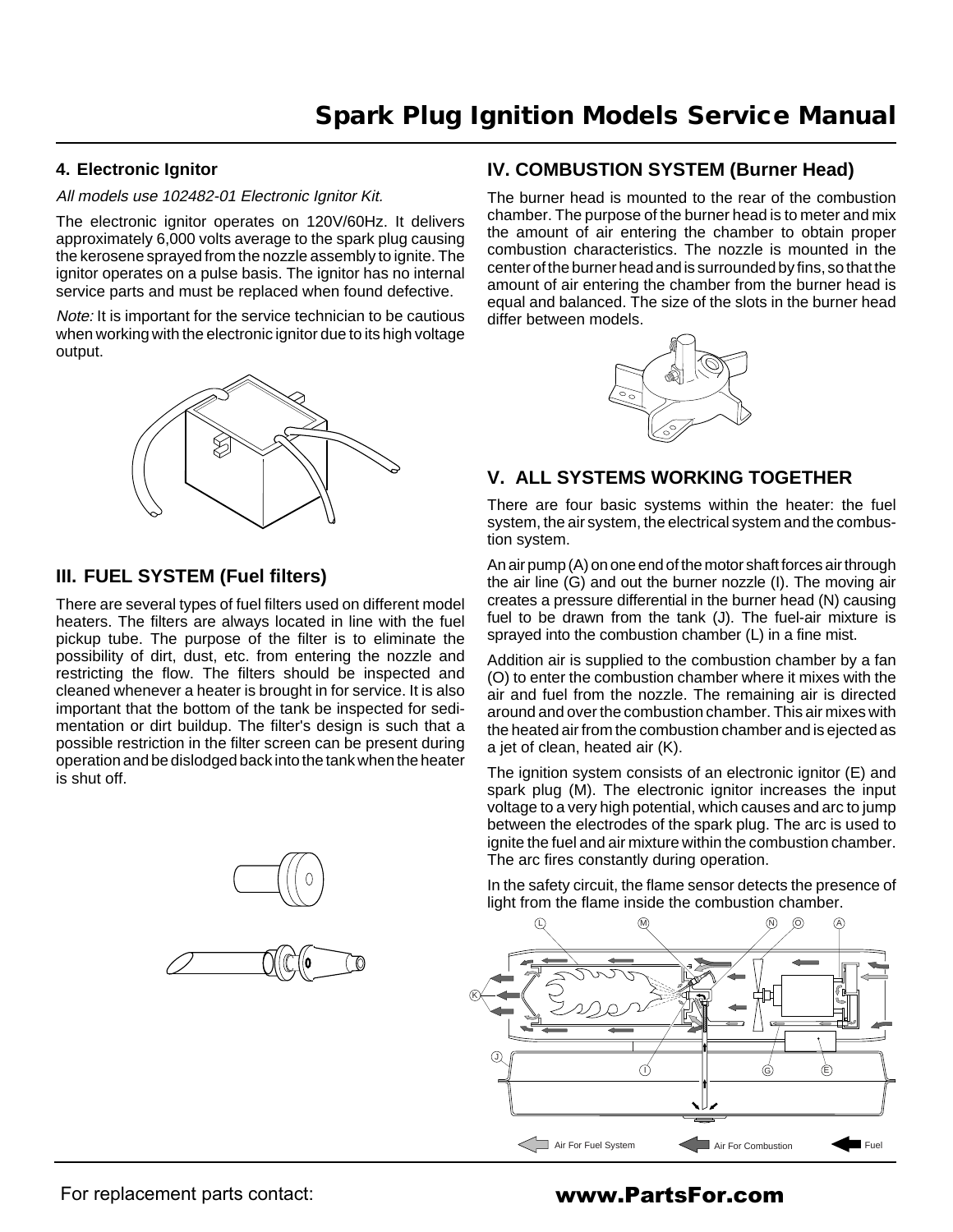# **TROUBLESHOOTING**

# **I. SAFETY REQUIREMENTS**

This service manual is intended for use by individuals with an adequate knowledge of electrical and mechanical skills. Attempts to repair this heater by individuals without those skills can result in personal injury, as well as property damage.

# **II. CAUTIONS**

1. Before servicing, disconnect the heater from the electrical power source by removing the electrical plug from the wall receptacle.

Note: When certain tests require electrical power to be applied, connect electrical power only for the time necessary to complete the test.

- 2. Do not bypass safety devices.
- 3. If replacement parts are necessary, do not substitute with non-factory parts (use only factory authorized replacement parts).
- 4. Make sure all electrical connections are secure and all harness leads are in place prior to connection to electrical power source.

# **III. USING THE OHMMETER**

**Continuity Check:** Throughout the diagnostic procedures, you will be required to check continuity of the electrical circuits. A brief description of how to set up the ohmmeter for these tests follows.

- 1. Setting Up the Ohmmeter
	- A. use a small screwdriver to adjust the plastic screw on the zero "0" mark to the far left of the scale.
	- B. With the battery installed, set the switch to the "RX1" position.
	- C. Plug in test wires and use insulated alligator clips.



**Typical Ohmmeter**

- 2. Calibration
	- A. Zero meter connect the alligator clips to each other. The meter pointer should move to far right of ohms scale (see Figure B).
	- B. Use the OHM thumb adjustment knob to set the pointer at the "0" mark on the scale. If pointer will not zero, replace battery.

Note: If you are using a digital readout ohmmeter, calibrate according to manufacturer's instructions.



# **IV. DIAGNOSTIC CHARTS**

The following pages contain various diagnostic charts. To use the charts, find the "Observed Fault" that exists and follow test procedure.

### **Observed Fault Index**

| Motor does not run or runs at slow |  |
|------------------------------------|--|
| Heater does not start/motor and    |  |
| Heater ignites and burns; However, |  |
|                                    |  |

For replacement parts contact:

# www.PartsFor.com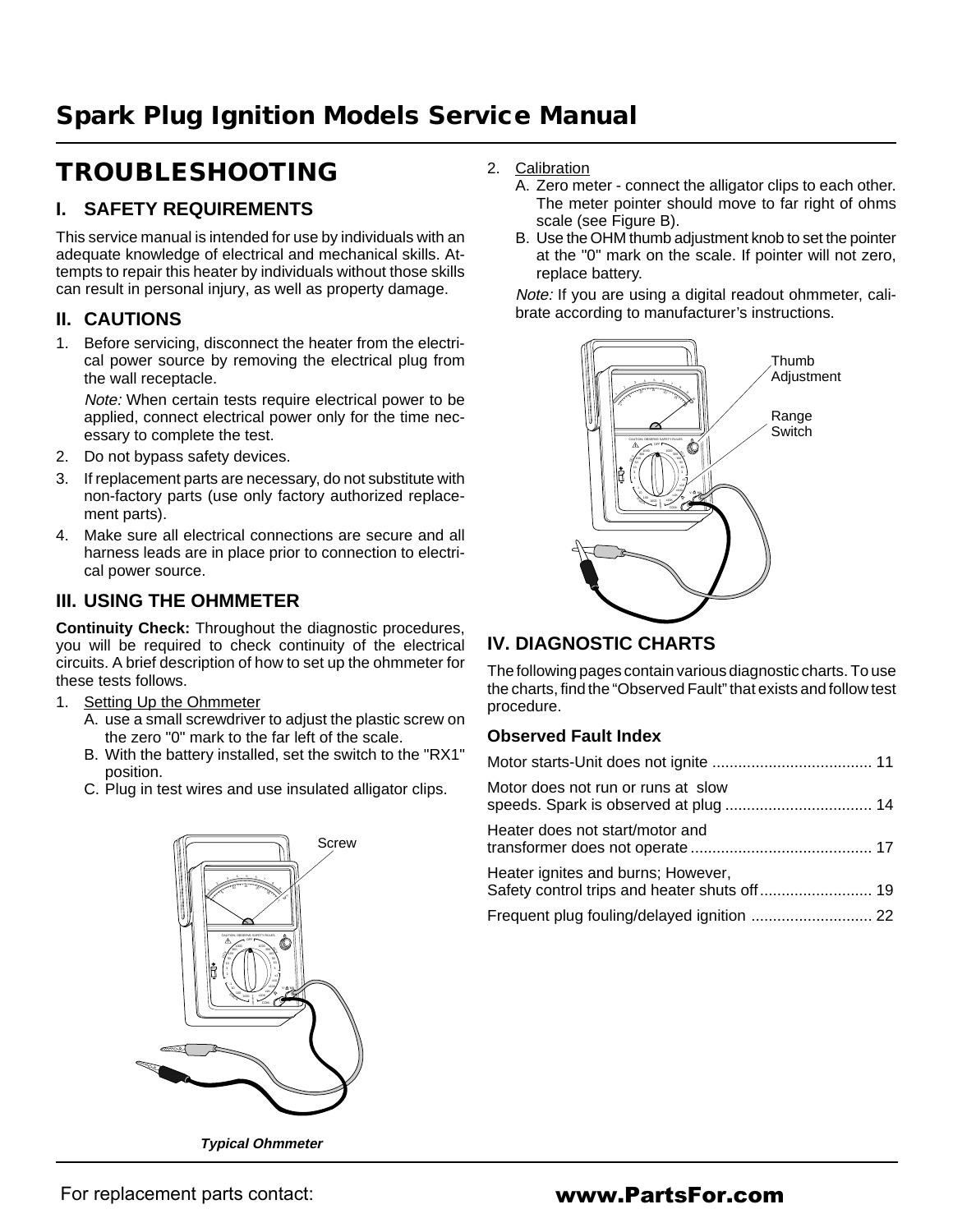# **OBSERVED FAULT**



# **TEST PROCEDURE**

#### **1 Check Spark Plug for Proper Gap**

See Heater Performance Specifications "Spark Plug Gap", page 6, for proper gap. Reset gap with feeler gauge.

#### **2 Defective Transformer or Electronic Ignitor**

Connect the transformer or electronic ignitor to a properly gapped spark plug. Establish a good ground between the spark plug and heater. Plug in the heater cord and observe for spark between electrodes. If the ground is good and a spark does not jump the gap, the transformer or ignitor is defective.

#### **CAUTION: DO NOT LET ANY PORTION OF YOUR BODY TOUCH ELECTRODES OR PLUG, DUE TO HIGH VOLTAGE.**

### **3 Cracked Spark Plug**

During the above test, if spark is observed at any portion of the plug, except at the electrodes, the porcelain insulator is cracked and the plug must be replaced.

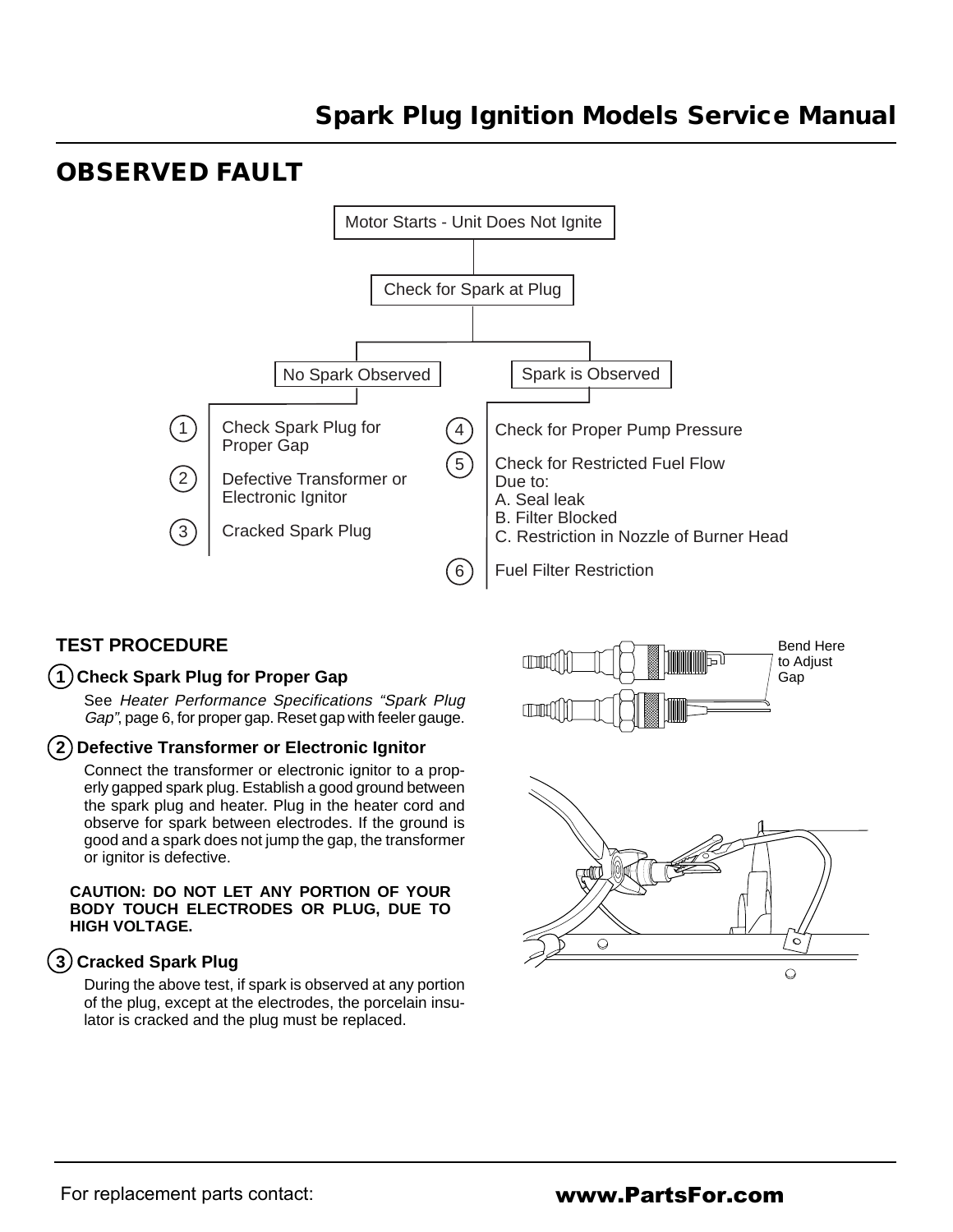# **4 Check for Proper Pump Pressure**

Install HA1180 Pressure Gauge or equivalent to rear of air filter housing. Start heater and adjust air pressure to specified pressure. Turning adjustment screw clockwise increases pressure, counterclockwise decreases pressure. The screwdriver must be removed from the slot after any adjustment before taking a reading on the gauge (see Heater Performance Specifications on page 6 for specified pressures).

Note: Pressure gauge must be scaled in 1/4 pound increments for accurate measurement.

# **5 Check for Restricted Fuel Flow**

Remove the burner head from heater. Using a socket wrench, carefully remove the nozzle from burner head. (Be extremely careful not to scratch or score the face of the nozzle).

A. Seal Leak

Remove the rubber seal washer from stem of nozzle and discard. (To be safe, always replace nozzle sleeve during servicing of burner head). Even the smallest air leak in this area can reduce flow rates and result in problems.

Note: On smaller heaters (30,000, 35,000, 50,000, and 55,000 BTU), inspect "O" ring, do not remove.

Install a new rubber seal to stem of nozzle. Make sure the seal washer, spring and second seal washer are in place before reinstalling nozzle in the burner head.

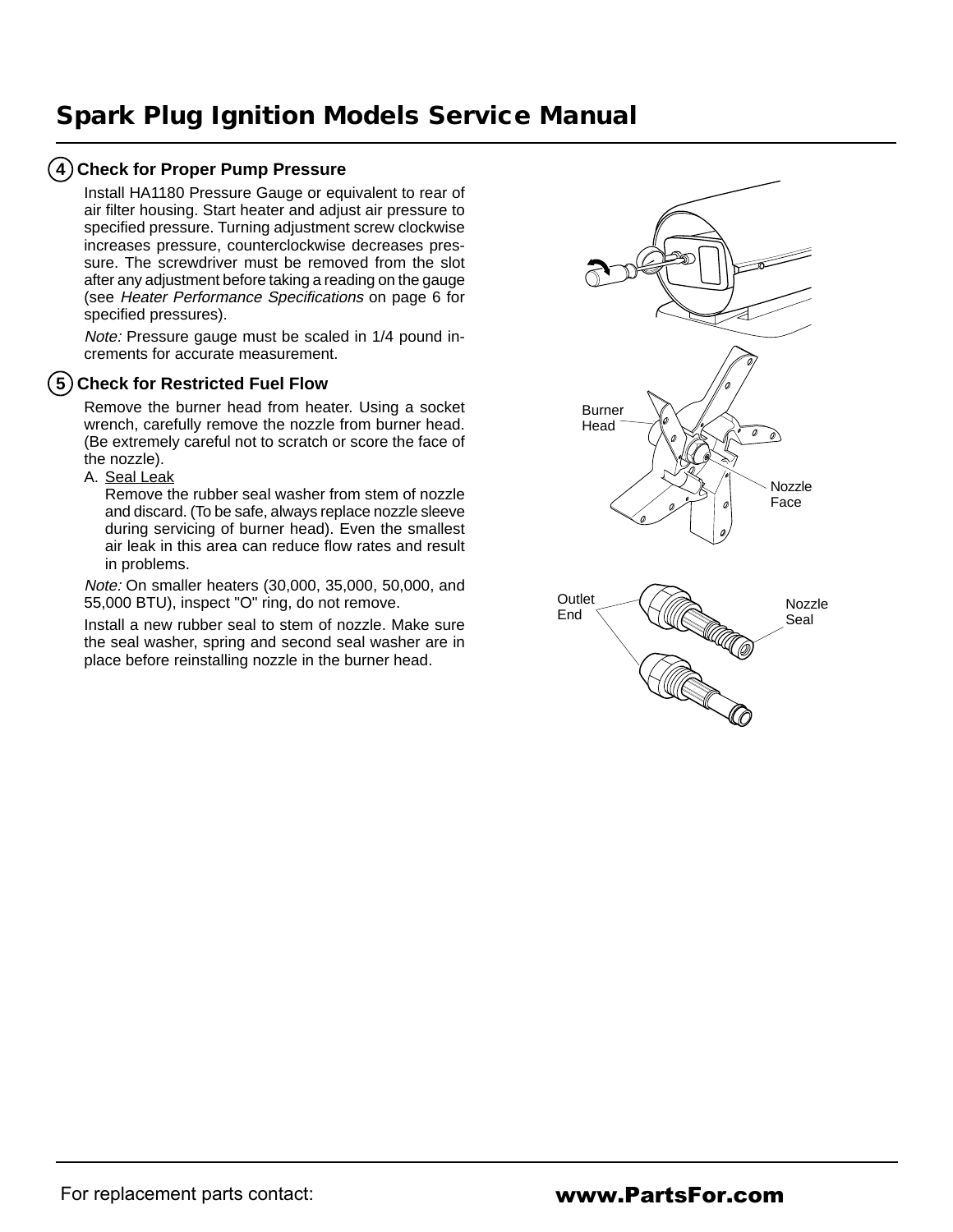B. Filter Blocked

On certain models, a drop-in fuel filter is located in the copper or aluminum line that attaches to the fuel fitting on the back side of the burner head. Lift the filter out of the copper or aluminum fuel line and clean, if necessary.

C. Restriction in Nozzle or Burner Head Using a compressed air source, blow the compressed air through the outlet end of nozzle to dislodge any possible restriction.

#### **CAUTION: NEVER DRILL OUT OR TRY TO INCREASE NOZZLE SIZE.**

Using compressed air, also blow through passages in burner head. The air should be directed form input fitting at rear of head to the center of burner head. Many times the restriction to the flow is due to metal chips, etc. being present in the burner head assembly.





# **6 Fuel Filter Restriction**

The fuel filter should be inspected and cleaned. The filters are located in the fuel line either at tank location, in the copper or aluminum tubing or in line with the fuel line at access cover.

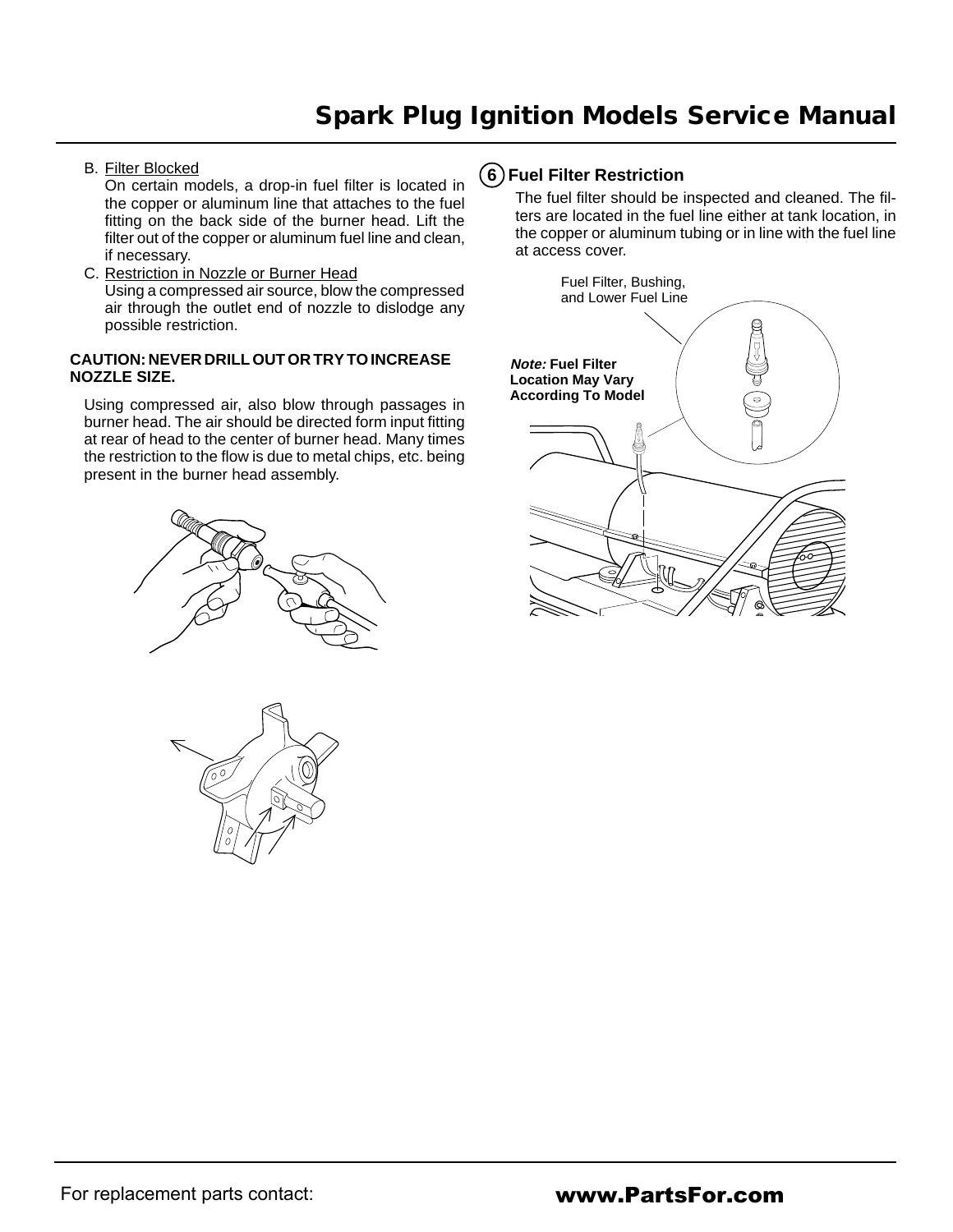# **OBSERVED FAULT**



# **TEST PROCEDURE**

### **1 Broken Rotor or Blades**

Disassemble the end cover filter and end pump cover from rear of motor. Visually inspect the rotor and blades for breakage. Make sure that the rotor and blades are free of any type of lubricant. Rotor and blades must be clean and dry for proper operation.

#### **2 Improper Rotor Clearance**

Check rotor with feeler gauge for proper clearance between rotor and pump body. Rotate rotor and make sure all four quadrants of rotor have adequate clearance.



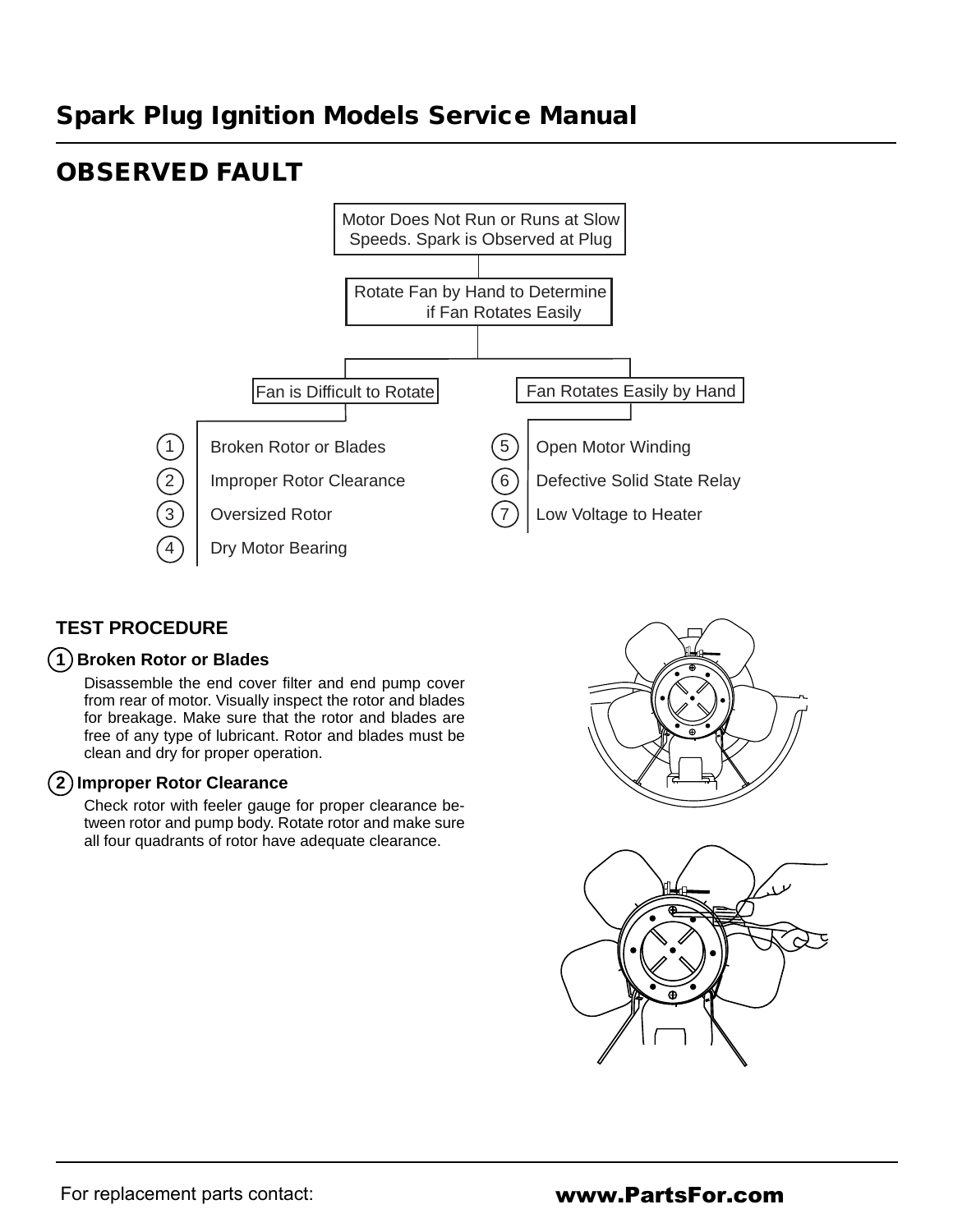### **3 Oversized Rotor**

If the fan is hard to turn when the motor end cover is installed, but easy to turn when loosened, the rotor should be removed and lightly sanded. Remove the rotor and lightly sand by placing rotor in the palm of hand and sanding on a flat surface making figure eight rotations. (Use the finest grade of sandpaper available).

# **4 Dry Motor Bearing**

If the fan is difficult to turn with air pump parts removed, apply 8 to 12 drops of a non-detergent oil to the sleeve bearing on the fan of the motor. The bearing located at the pump end is of the ball bearing type and should not be lubricated. DO NOT OIL PUMP END BEARING.

Note: Motor manufactured after 1978 have permanently lubricated sleeve bearing and cannot be oiled

### **5 Open Motor Windings**

Motors Without Relay (30,000, 35,000, 50,000, and 55,000 BTU)

With the heater disconnected from AC plug, connect the ohmmeter on the RX1 scale to the wires coming from motor. On smaller heaters, the leads from the motor should indicate a resistance of 6 to 8 ohms. Actual resistance varies between motor types.

Note: Resistances may vary due to motor temperature.

Motors with Relays (70,000, 100,000, 110,000, 150,000, 165,000, and 200,000 BTU)

#### Start Winding

Connect the ohmmeter on the RX1 scale to the white and black wires coming from motor. This procedure allows you to determine the condition of the start winding. If the meter indicates infinity (open circuit) or the meter goes full scale (zero ohms), the winding is defective and the motor must be replaced. Actual resistance varies between motor types.

#### Main Winding

Connect the ohmmeter on the RX1 scale to the red and white wires coming from motor. If the needle does not move again or goes to full scale, the motor must be replaced. Actual resistance varies between motor types.



# www.PartsFor.com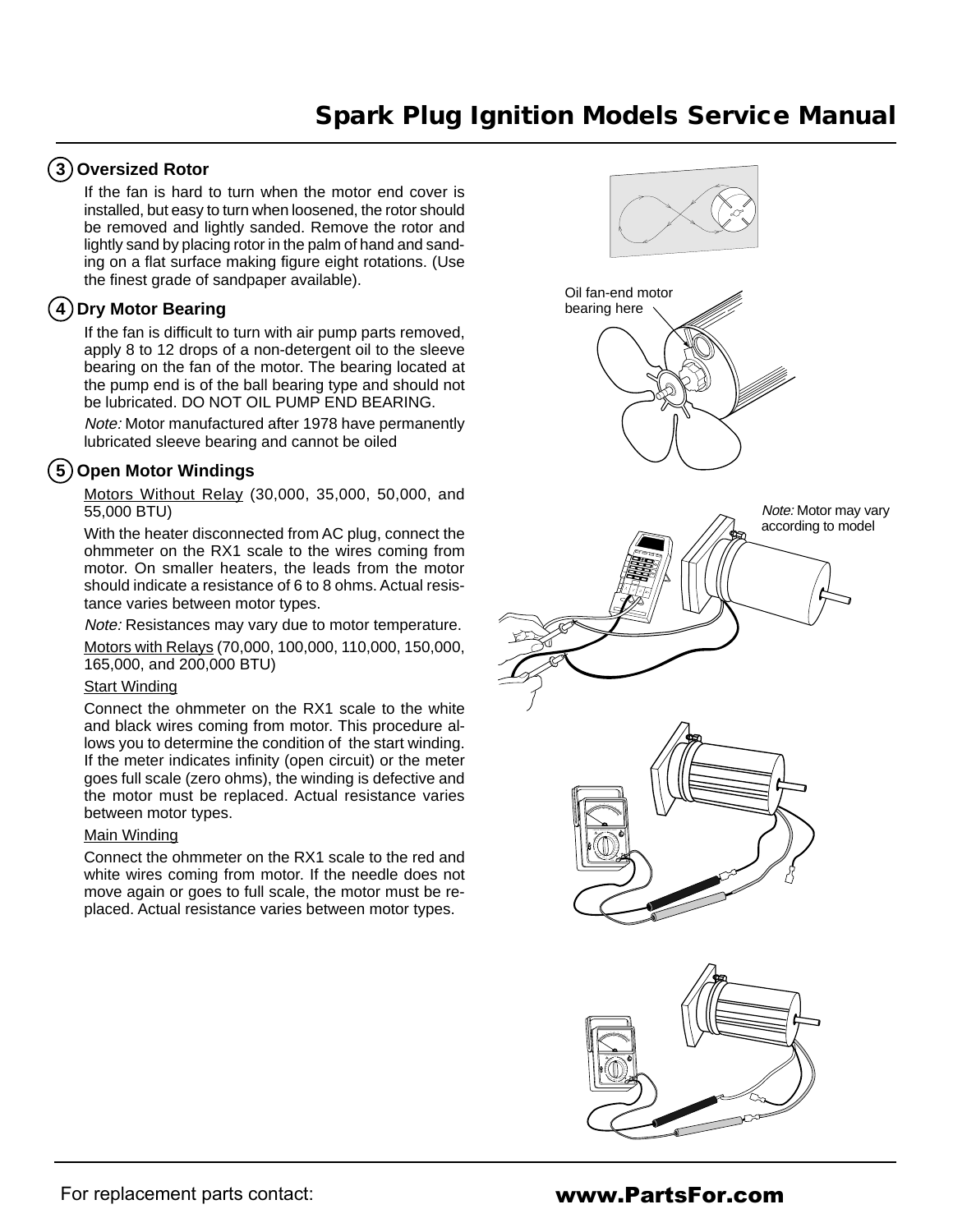### **6 Defective Solid State Relay**

#### Defective Solid State Relay

Prepare a jumper wire approximately 8" long with a male quick disconnect terminal at one end and a test probe at the other end. Disconnect the black wire coming from the motor that is connected to the solid state relay terminal. Connect this black wire to the male connection of jumper wire. Touch the test probe to the opposite terminal of the solid state relay and plug in the heater. As soon as the motor reaches speed, remove the test probe from terminal. The motor should continue to run. If the motor operates correctly, the solid state relay should be replaced.

#### **CAUTION: DO NOT TOUCH ELECTRICAL CONNEC-TIONS OR ALLOW THEM TO TOUCH METAL PARTS OF THE HEATER.**



### **7 Low Voltage to Heater**

In certain circumstance, a heater may operate correctly when being tested in the service shop, but the customer complains that it does not start at times on the job site. It is important that the customer is made aware that if the heater is operated on an incorrectly sized extension cord or a low voltage outlet, the heater's motor will not start due to low voltage. If the customer has the availability of a voltmeter, have the customer check the voltage at the heater. A minimum of 108 volts, while the heater is running, is necessary for proper operation. Refer to the Electrical Section of this manual (page 5) for proper extension cord sizing.

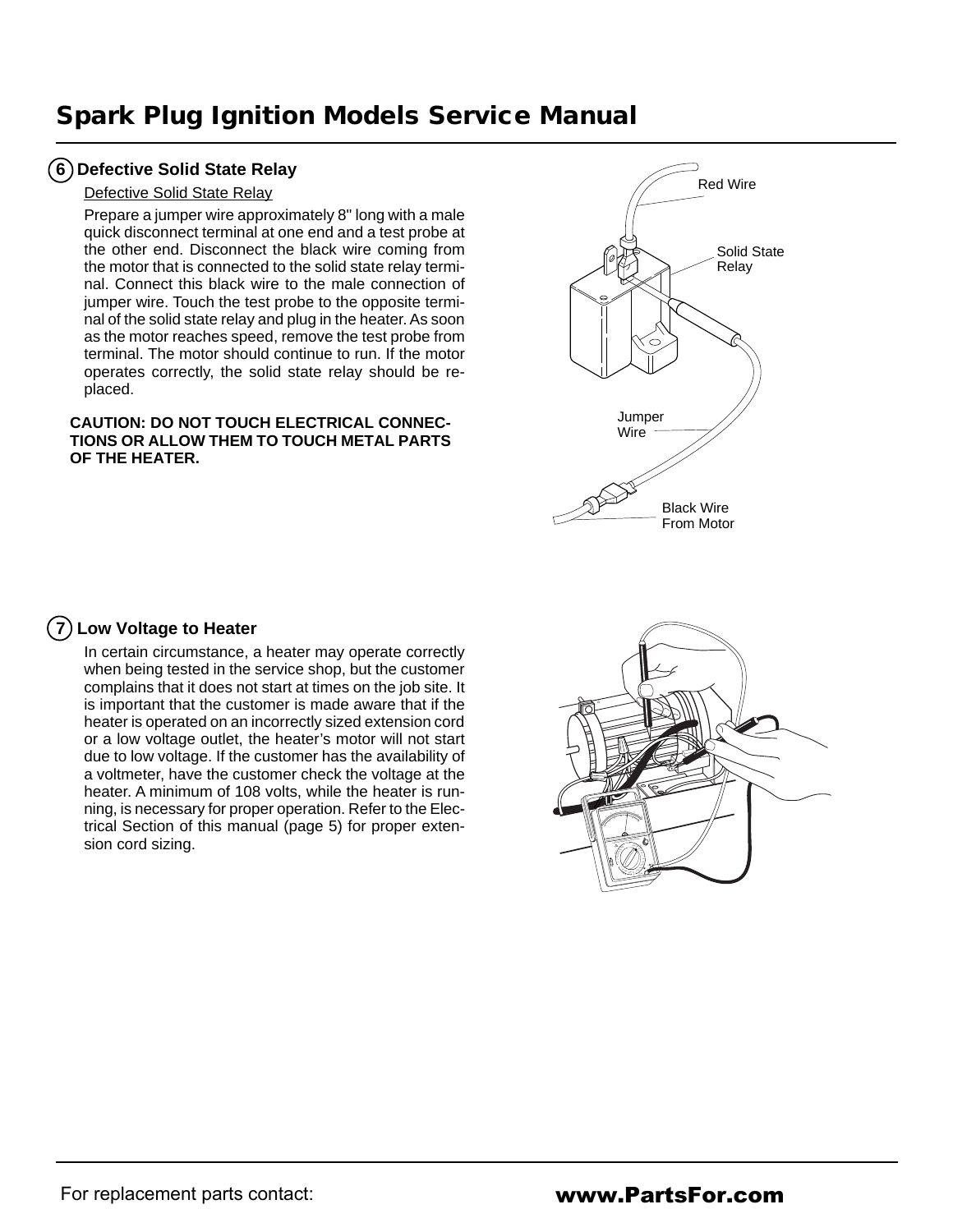# **OBSERVED FAULT**



# **TEST PROCEDURE**

### **1 Check That Reset Button on Safety Control is Fully Depressed**

Visually inspect the black reset button on safety control. The button must be fully depressed and latched in for operation.

#### **2 Check Wiring Connections at Safety Control and Wire Nuts for Proper Fit.**

#### Wire Nuts

Physically check electrical connections at wire nuts and safety control for proper fit. Check for continuity between male prongs of power cord to safety control.

#### Terminal Board

Make sure connections are secure.



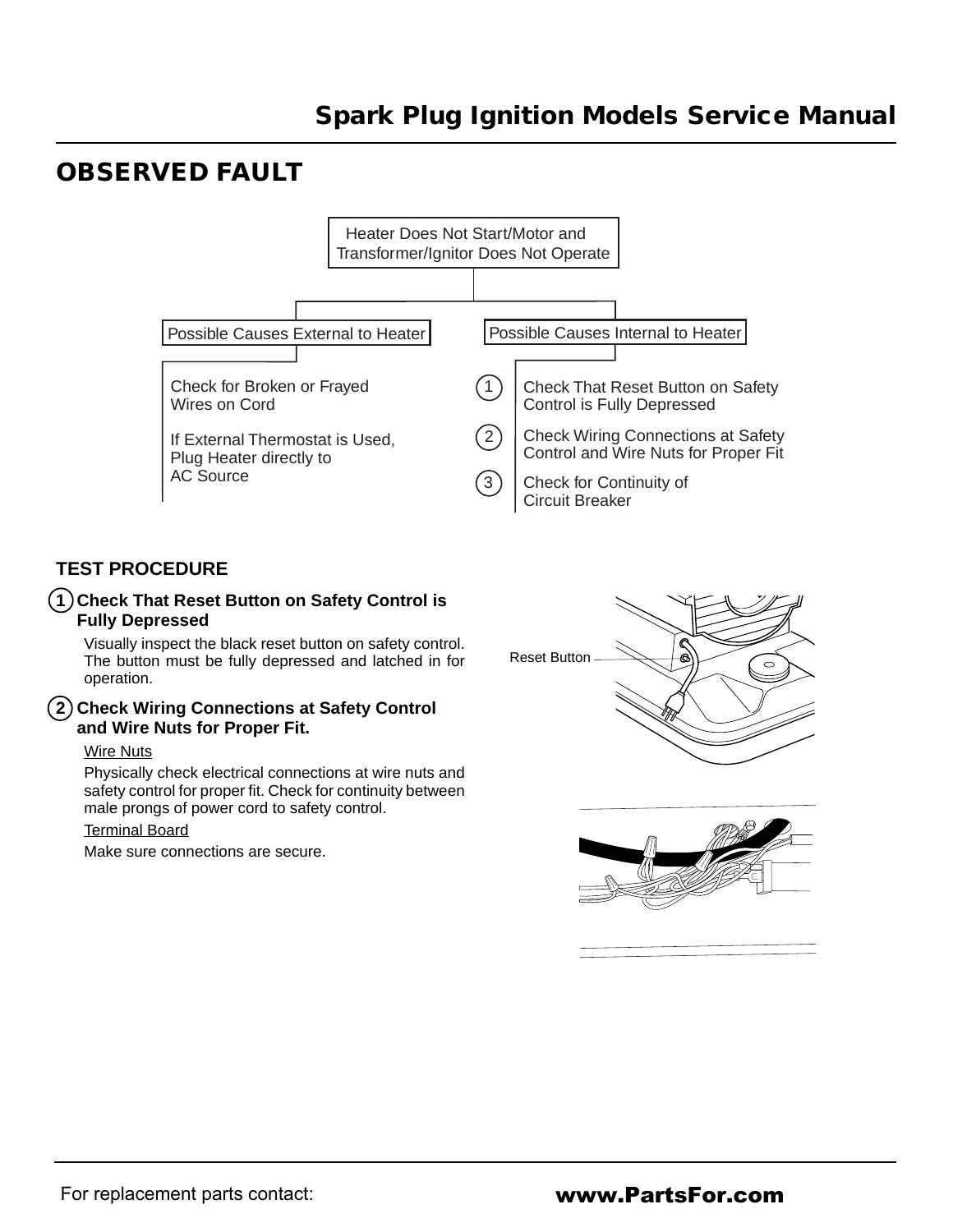# **3 Check for Continuity of Circuit Breaker**

A. Standard Safety Control PP203 (098205-04)

With the heater disconnected from AC source, disconnect the red and black wires connected to the safety control. Push reset button in. With the ohmmeter on the 0 to 200 OHM scale, check for continuity across terminals where wires were removed. Meter should indicate "0".



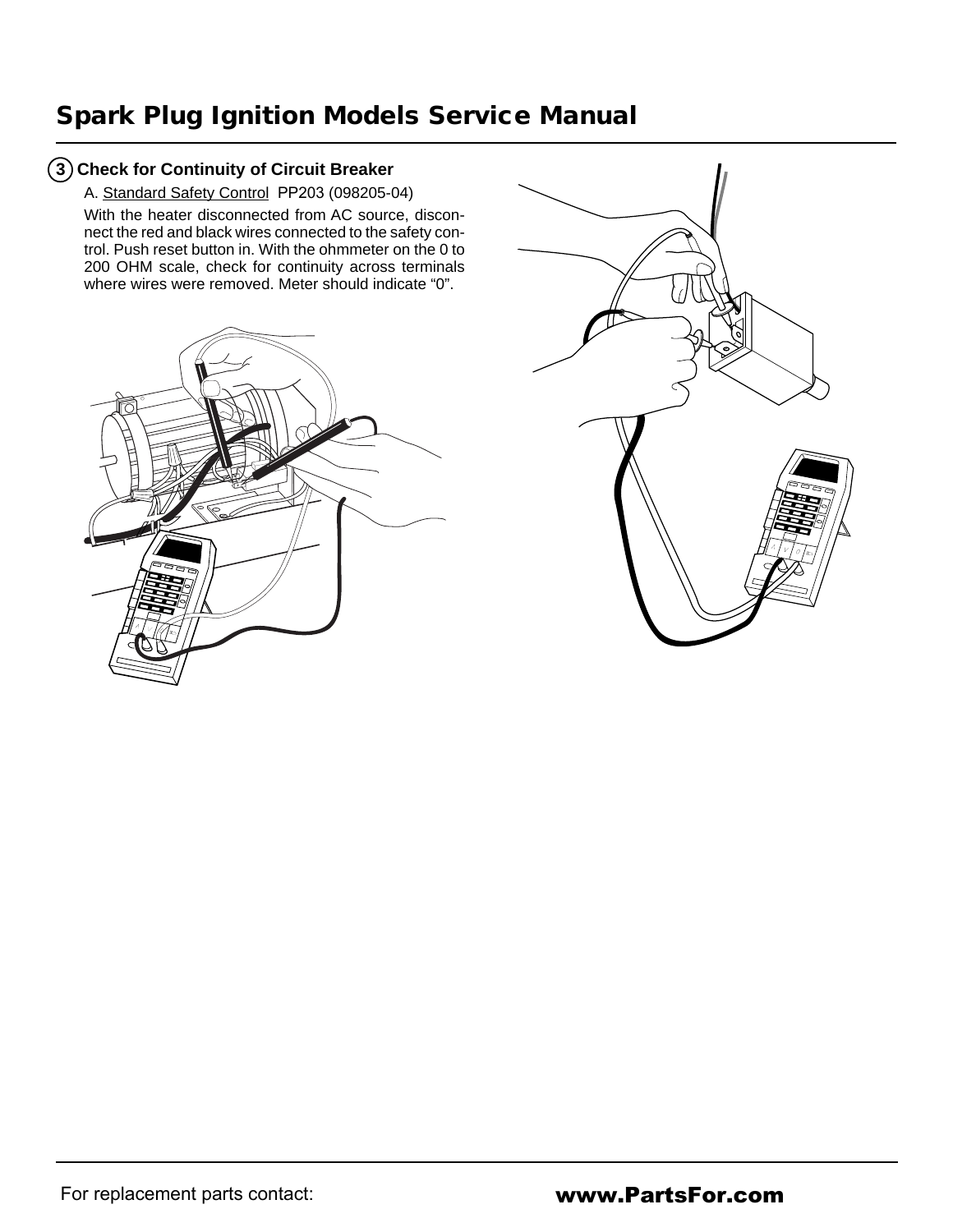# **OBSERVED FAULT**



# **TEST PROCEDURE**

### **1 Defective Safety Control**

#### PP203 (098205-04)

Make sure unit is disconnected from AC source. Disconnect the blue wire coming from safety control that is connected to blue wire at photocell (connection is made in smaller wire nut connection).

Connect the blue wire from control under the wire nut connection where the white wires are connected. Plug unit into AC supply. If the reset button on the safety control pops out and unit shuts off, the control is defective and must be replaced.



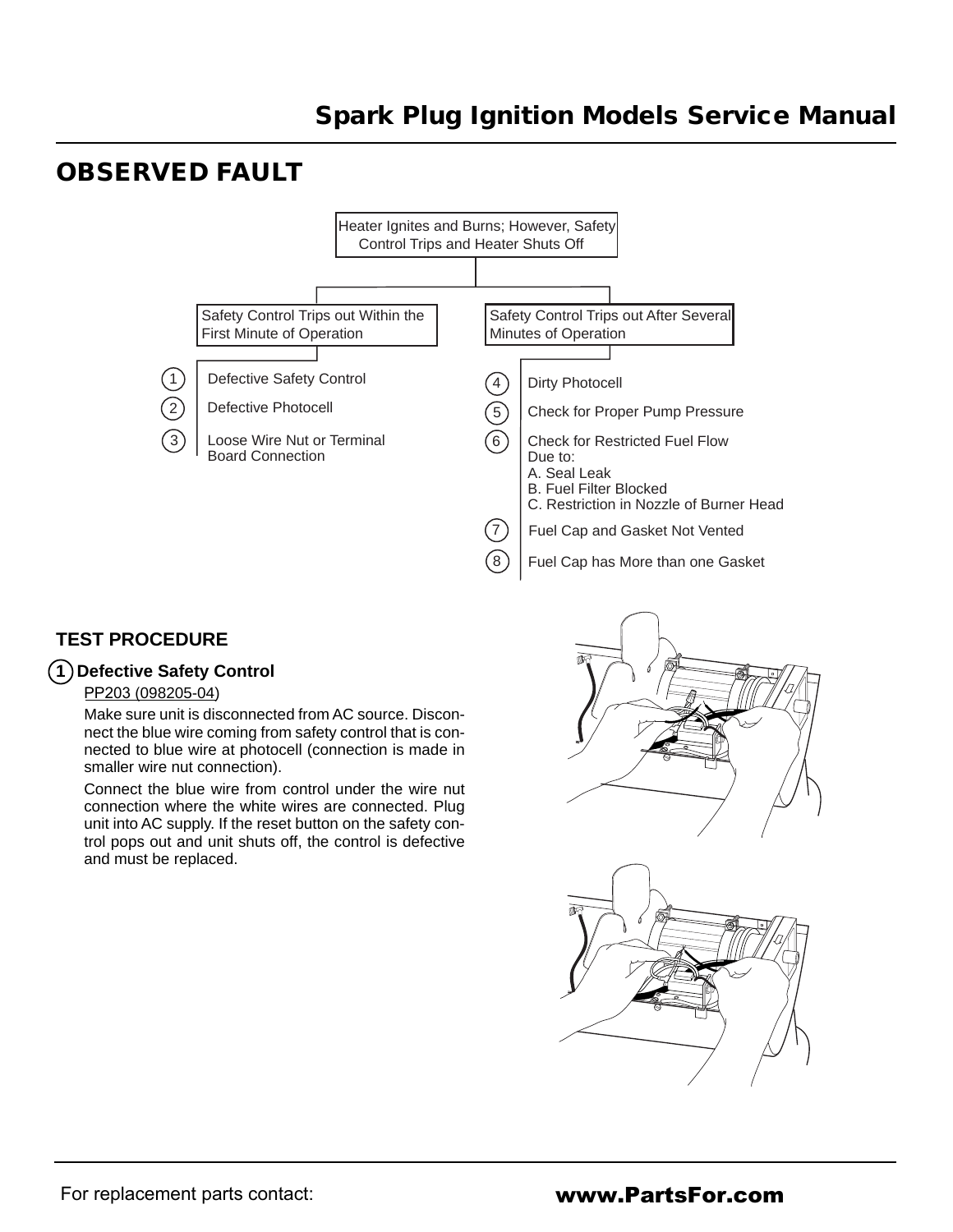# **2 Defective Photocell**

Inspect the lens of the photocell for soot/dirt, etc... If dirty, wipe off with a clean, damp cloth.

Remove photocell from heater and connect ohmmeter on the 1000 Ohm (RX1K) scale. Hold the lens up to a light source (60 watt light bulb, direct sunlight, etc.) with the lens of the photocell pointed toward the light source. The resistance of the meter should be low (less than 500 ohms).

By blocking off the light source by putting thumb over opening of photocell, the resistance on meter should be high. Replace the photocell if a change in resistance is not observed during the above test.





# **3 Loose Wire Nut or Terminal Board Connection**

Physically check that all electrical connections are secure and making electrical contact.

### **4 Dirty Photocell**

See step #2, column 1.

### **5 Check for Proper Pump Pressure**

Install HA1180 Pressure Gauge or equivalent to rear of air filter housing. Start heater and adjust air pressure to specified pressure. Turning adjustment screw clockwise increases pressure, counterclockwise decreases pressure. The screwdriver must be removed from the slot after any adjustment before taking a reading on the gauge. (See Heater Performance Specifications on page 6 for specified pressures).

Note: Pressure gauge must be scaled in 1/4 pound increments for accurate measurement.

# **6 Check for Restricted Fuel Flow**

Remove the burner head from heater. Using a socket wrench, carefully remove the nozzle from burner head. (Be extremely careful not to scratch or score the face of the nozzle).

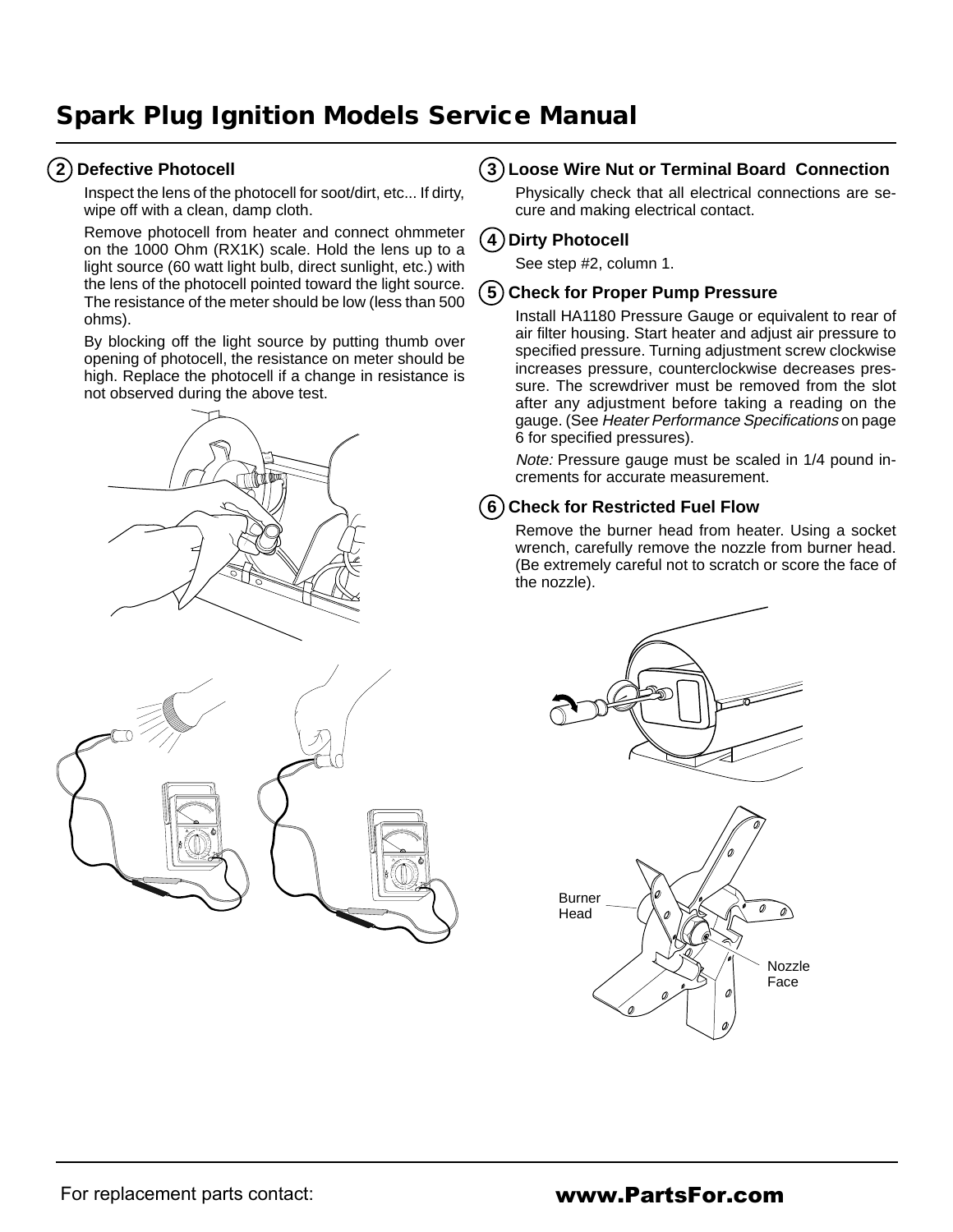#### **Restricted Fuel Flow cont.**

#### A. Seal Leak

Remove the rubber seal washer from stem of nozzle and discard. (To be safe, always replace nozzle sleeve during servicing of burner head). Even the smallest air leak in this area can reduce flow rates and result in problems.

Note: On smaller heaters (30,000 thru 55,000 BTU), inspect "O" ring, do not remove.

Install a new rubber seal to stem of nozzle. Make sure the seal washer, spring and second seal washer are in place before reinstalling nozzle in the burner head.

### B. Fuel Filter Clogged

Clean or replace fuel filter as necessary.; filter is located at lower end of fuel pickup tube on 30 thru 70 and 200 models. Filter is located on top of fuel tank on 100 thru 165 models. On 200 model the filter is located at the end of fuel line inside fuel tank.

C. Restriction in Nozzle or Burner Head

Using a compressed air source, blow the compressed air through the outlet end of nozzle to dislodge any possible restriction.

#### **CAUTION: NEVER DRILL OUT OR TRY TO INCREASE NOZZLE SIZE.**

Using compressed air, also blow through passages in burner head. The air should be directed from input fitting at rear of head to the center of burner head. Many times the restriction to the flow is due to metal chips, etc. being present in the burner head assembly.

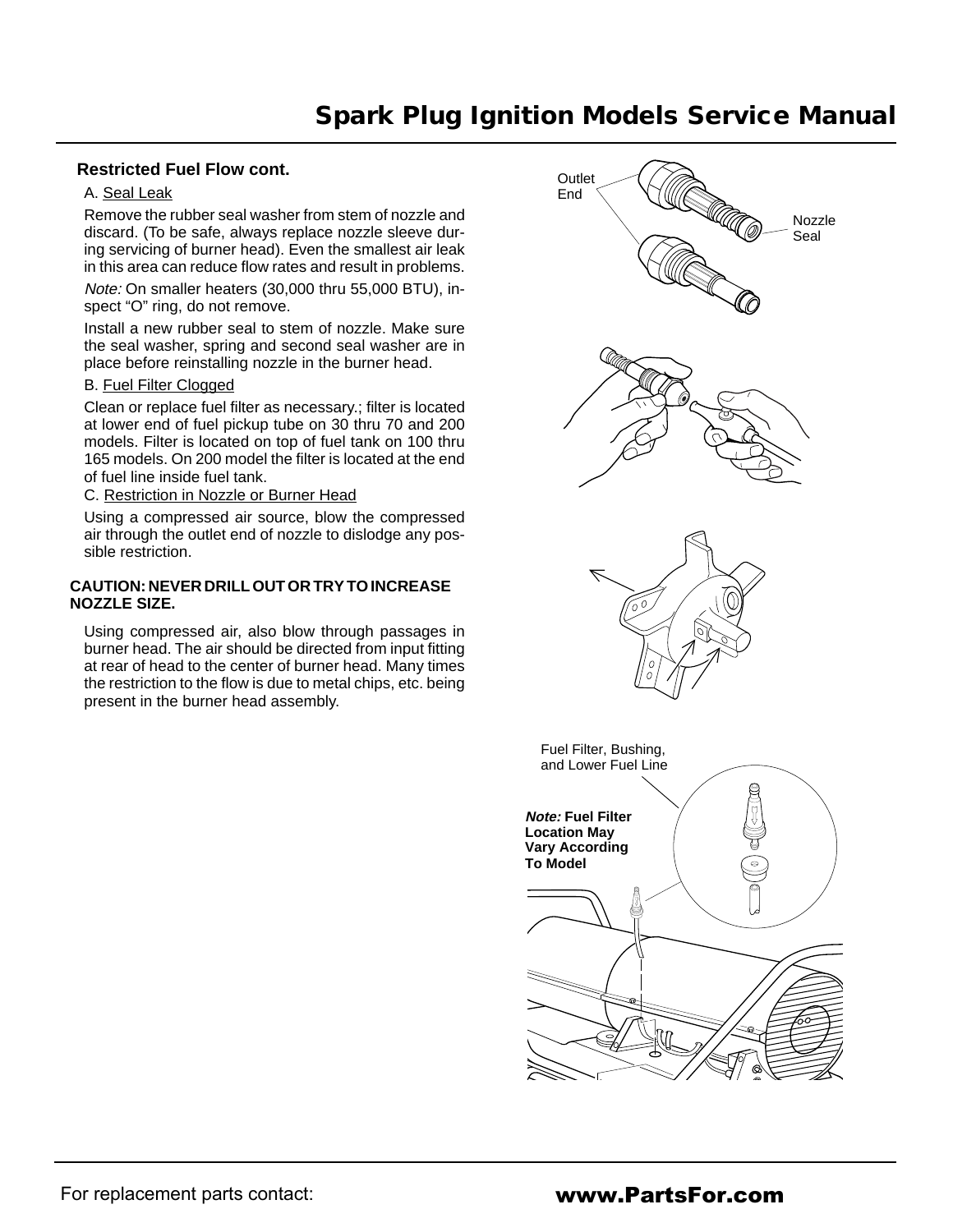### **7 Fuel Cap and Gasket Not Vented**

Inspect the vent hole and gasket under the fuel cap to make sure the passage is open. Remember that since the fuel is being drawn from the tank, the tank must be vented for proper operation.

#### **8 Fuel Cap Has More Than One Gasket**

Make sure cap has only one gasket installed.



# **OBSERVED FAULT**



Spark Plug Too Close to Spray Pattern of Nozzle

# **TEST PROCEDURE**

### **1 Spark Plug Too Close to Spray Pattern of Nozzle**

It may be necessary in some cases to move the spark plug back from spray pattern of nozzle. The best method is to shim the plug back by placing a standard spark plug washer under the flat of the plug at threaded area. This moves the plug back approximately .1 inch and reduces the possibility of the plug fouling with carbon or the plug becoming wet during the ignition cycle.

# **2 Wrong Fuel**

Refer to Fuel Selection on page 5 of this manual.

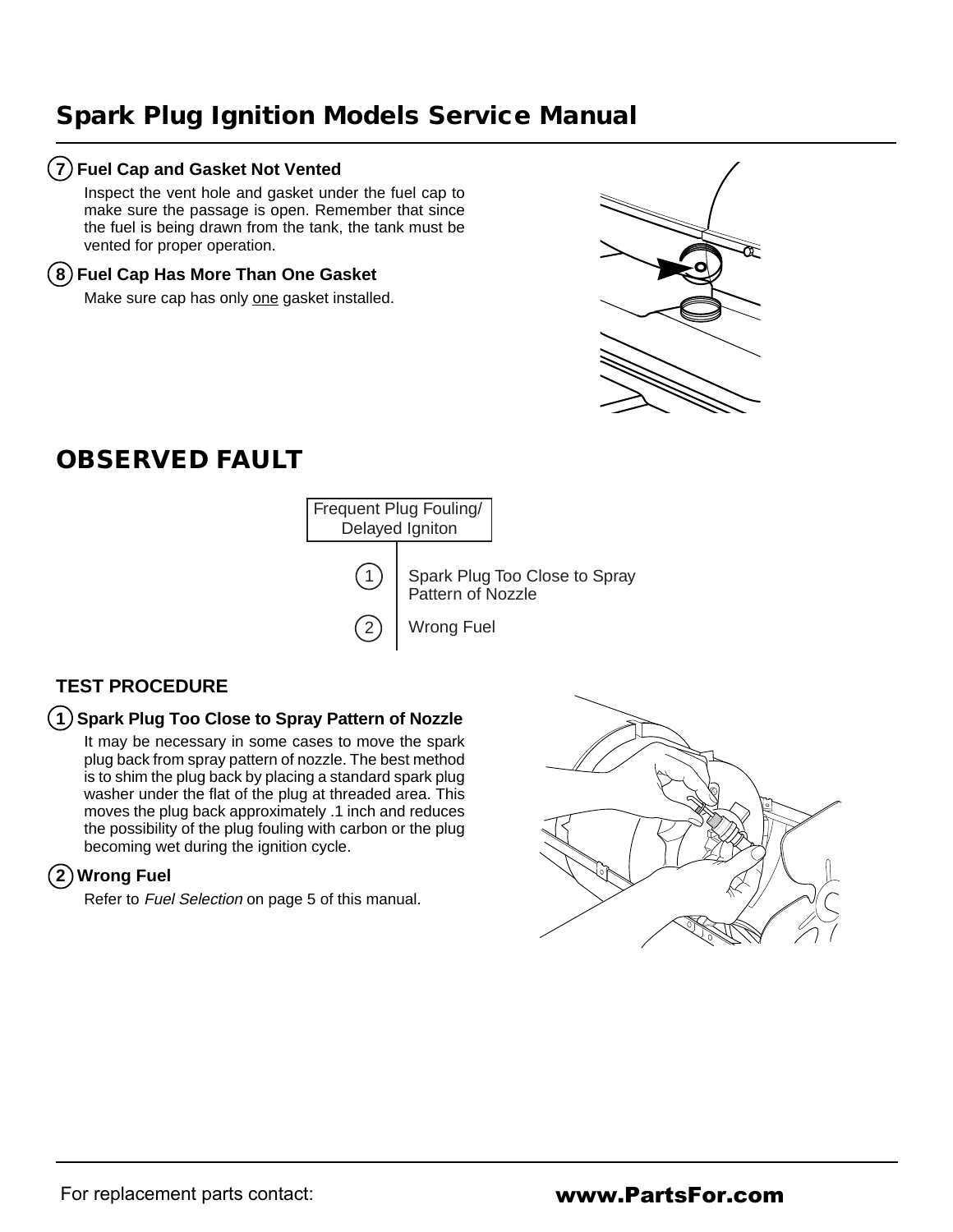# **DIAGRAMS AND CHARTS**

# **I. WIRING DIAGRAMS**



**30,000, 35,000, 50,000, & 55,000 BTU Heaters**



**70,000 - 200,000 BTU Heaters - Heaters Equipped With Solid State Relay**

# **II. MOTOR RESISTANCE CHART**

| <b>OHMS</b> |                                                                                     |  |  |  |  |  |
|-------------|-------------------------------------------------------------------------------------|--|--|--|--|--|
|             | <b>RED TO WHITE BLACK TO WHITE</b><br><b>MAIN (</b> $\pm$ 7%) AUXILIARY ( $\pm$ 7%) |  |  |  |  |  |
| 6.2         |                                                                                     |  |  |  |  |  |
| 7.5         | 16.5                                                                                |  |  |  |  |  |
| 3.5         | 18.3                                                                                |  |  |  |  |  |
| 2.8         | 9.1                                                                                 |  |  |  |  |  |
|             |                                                                                     |  |  |  |  |  |

For replacement parts contact: **www.PartsFor.com**